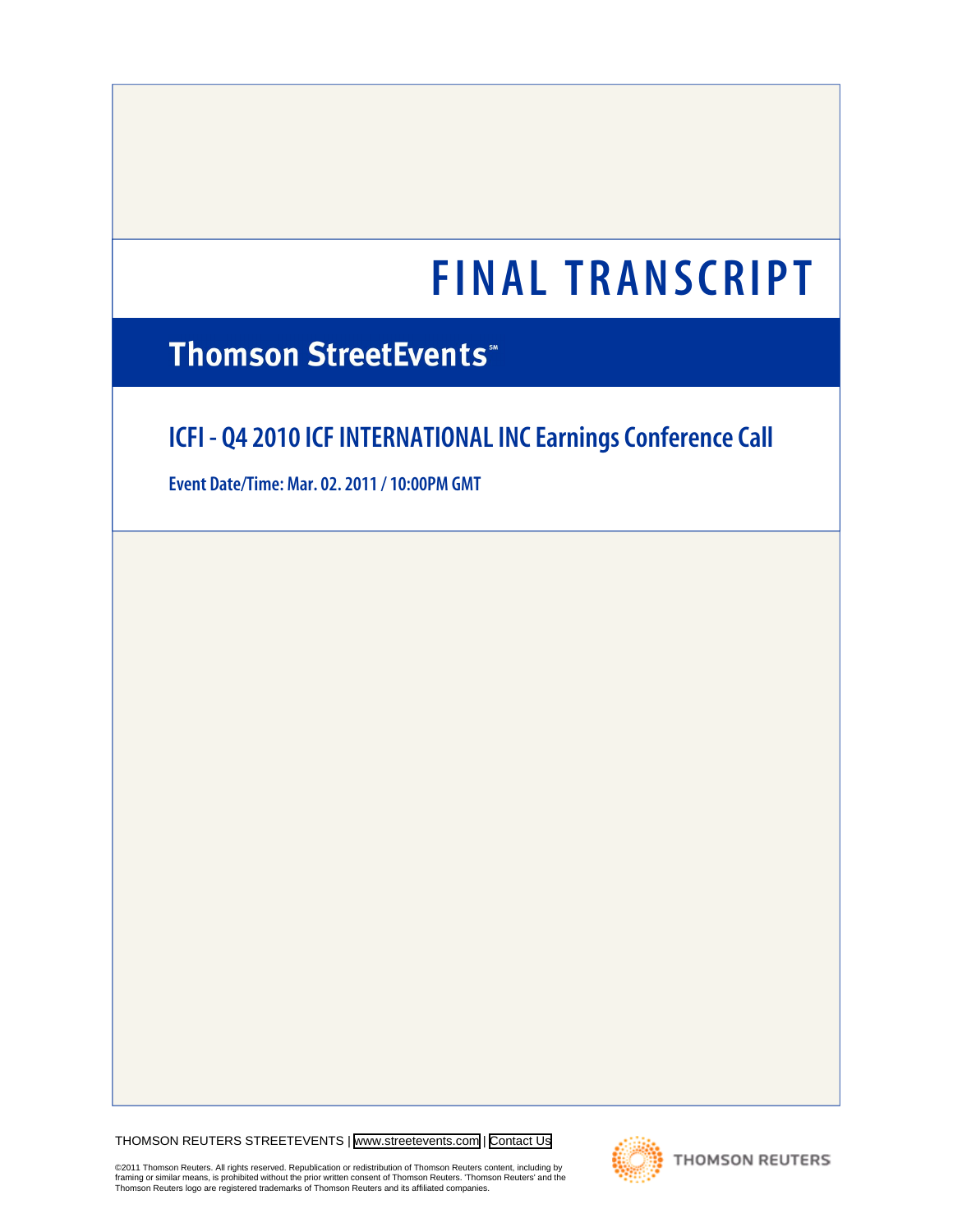# **CORPORATE PARTICIPANTS**

**[Ronald - Ron Vargo](#page-1-0)** *ICF International, Inc. - CFO*

**[Sudhakar Kesavan](#page-2-0)** *ICF International, Inc. - CEO*

**[John Wasson](#page-3-0)** *ICF International, Inc. - P and COO*

# **CONFERENCE CALL PARTICIPANTS**

**[Joseph Vafi](#page-5-0)** *Jefferies & Company - Analyst*

**[William Loomis](#page-7-0)** *Stifel Nicolaus - Analyst*

**[Tobey Sommer](#page-8-0)** *SunTrust Robinson Humphrey - Analyst*

**[Rick Eskilson](#page-12-0)** *Wells Fargo Securities - Analyst*

**[Timothy Quillin](#page-13-0)** *Stephens Inc. - Analyst*

**[Timothy McHugh](#page-15-0)** *William Blair & Company - Analyst*

**[Erik Olbeter](#page-16-0)** *Pacific Crest Securities - Analyst*

**[George Price](#page-9-0)** *BB&T Capital Markets - Analyst*

# **PRESENTATION**

# **Operator**

Welcome to the ICF International fourth quarter and year end 2010, conference call. During the presentation all participants will in a listen-only mode. Afterwards, you will be invited to participate in a question-and-answer session.

(Operator Instructions)

<span id="page-1-0"></span>As a reminder, this conference is being recorded on Wednesday, March 2, 2011, and cannot be reproduced or broadcast without permission from the Company. Now I would like to turn the program over to Ronald Vargo, Chief Financial Officer. Please go ahead.

# **Ronald - Ron Vargo** *- ICF International, Inc. - CFO*

Thank you, operator. Doug Beck is at a conference today, so I'll be opening up today's call. Good afternoon, everyone, and thank you for joining us to review ICF's fourth quarter and full-year 2010 performance. With us today from ICF International are Sudhakar Kesavan, Chairman and CEO, and John Wasson, President and COO. During this conference call, we will be making forward-looking statements to assist you in understanding ICF management's expectations about our future performance.

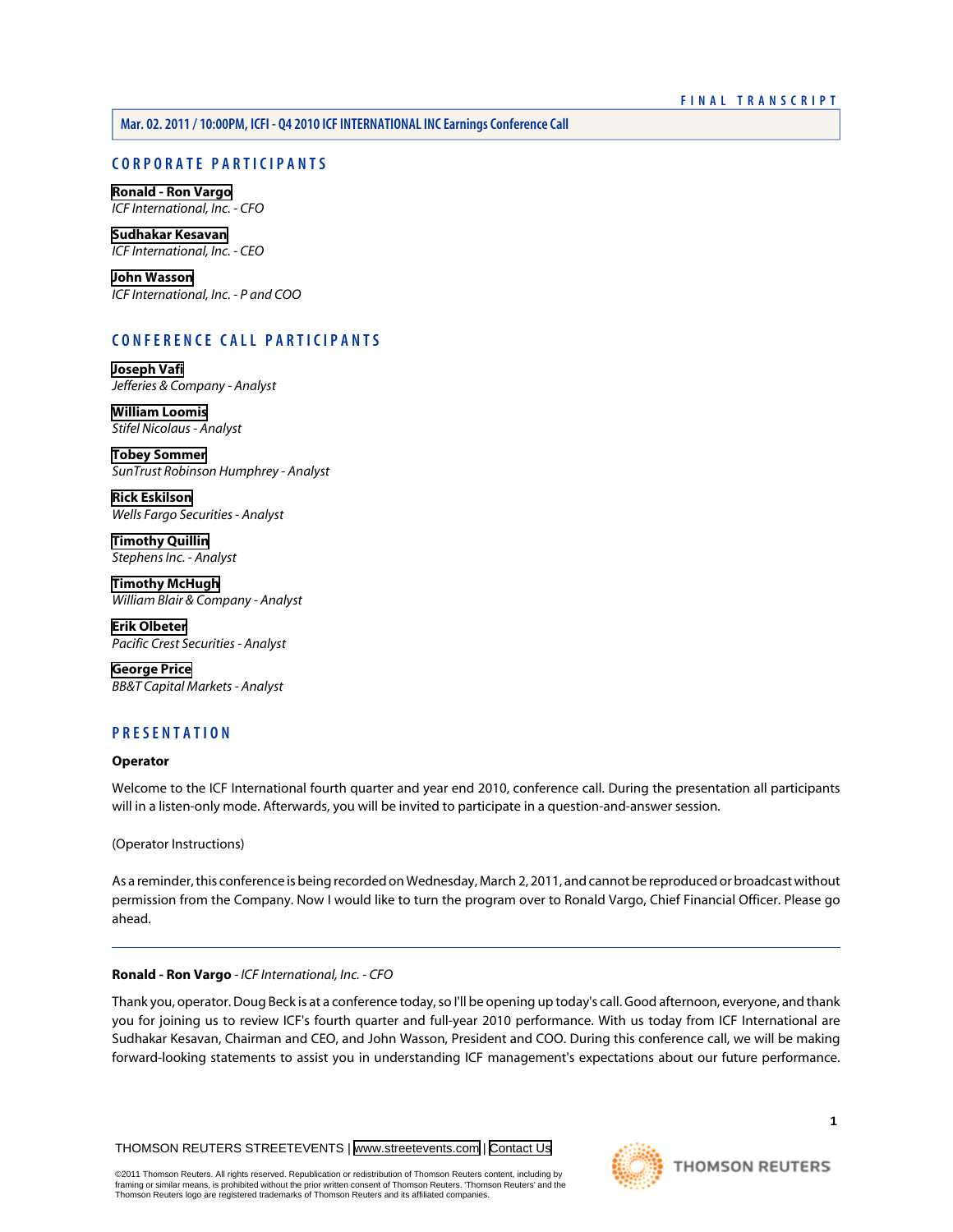These statements are subject to a number of risks that could cause actual events and results to differ materially, andI refer you to our March 2, 2011 press release and our SEC filings for discussions of these risks.

In addition, our statements during this call are based on our views as of today. We anticipate that future developments will cause our views to change. Please consider the information presented in that light. We may at some point elect to update the forward-looking statements made today, but specifically disclaim any obligation to do so. And now with that I'll turn the over to Sudhakar Kesavan, to discuss fourth quarter and full year 2010 highlights. Sudhakar?

# <span id="page-2-0"></span>**Sudhakar Kesavan** *- ICF International, Inc. - CEO*

Thank you, Ron. Good afternoon, everyone and thank you for joining us to discuss fourth quarter and full year 2010 results and review our plans and prospects for 2011. Fourth quarter results were in line with our expectations, coming in at the midpoint of our guidance range. I'm pleased to report that we performed well and on plan across all prime categories and all markets. In terms of market, our fourth quarter revenue performance was again broad-based, with each of our business areas showing solid year-over-year increases.

Core business revenues from health, education, and social programs were up 11.8% for the quarter and an outstanding 47.7% for the year, reflecting our work on key contracts, the priority a of the disease prevention, early childhood education, prevention and treatment of childhood obesity and assistance for returning veterans and their families. This growth was representative of the success of our strategy, to leverage our advisory work to win larger implementation contracts.

Revenues from our energy, environment, and transportation market increased 8.4% in the quarter. For the year, this market was up 6.7%, so you can see that momentum here is building. All of the growth was organic. We continue to see strong demand from utility for energy efficiency programs, and from government agencies for energy and environment work. Homeland Security and Defense market revenues increased 15.4% in the quarter, which included the acquisition of Jacob and Sundstrom, which was only part of ICF for three weeks in last year's fourth quarter. For the year, revenues from this market were up 21.4%.

We're also pleased with the operating leverage we achieved in both the fourth quarter and full year, boasting operating income growth of 21.4% and 20%, respectively, on revenue growth of 10.8% and 13.4%. In part, this leverage is due to the success of business development efforts focus on getting larger implementation contracts. Some of our most recently announced wins are good examples of the kinds of contracts I'm talking about, like the CDC Information Management Services contract that would develop CDC's IT infrastructure over the next decade, and the new IT contract we won at EPA.

This is the first time that we have won substantial IT contracts with federal agencies where we have provided advisory work for over 30 years. These and other large capacity contracts that we have recently been awarded have the potential to represent significant growth for ICF, adding to the substantial opportunities we have, in our traditional mission support area.This is the second consecutive quarter that our commercial business benefited from both our growing energy efficiency business as well as our traditional advisory and valuation work around energy projects, environmental management, and transactions in the transportation industry, which are clearly airlines, airports, and transportation authority.

For the past 18 to 24 months, the positive momentum generated by our energy efficiency wins has offset the softness in our traditional commercial business with a slow economy. While it is early to call it a recovery in this market, we are pleased with the [green shields] we are seeing. To summarize, 2010 was another strong year for ICF. It posted significant increases in revenue and earnings, and our dynamic revenue growth came in at 14.6%, the high end of our guidance range.

This takes on even greater importance, when you realize that Macro, our largest acquisition to date, and a company with a very low single digit growth rate when we acquired it, is included in the organic growth calculations. Sales for the year were \$834 million, and our pipeline continues to grow at equal pace, increasing to \$2.7 billion from \$2.2 billion last quarter, representing

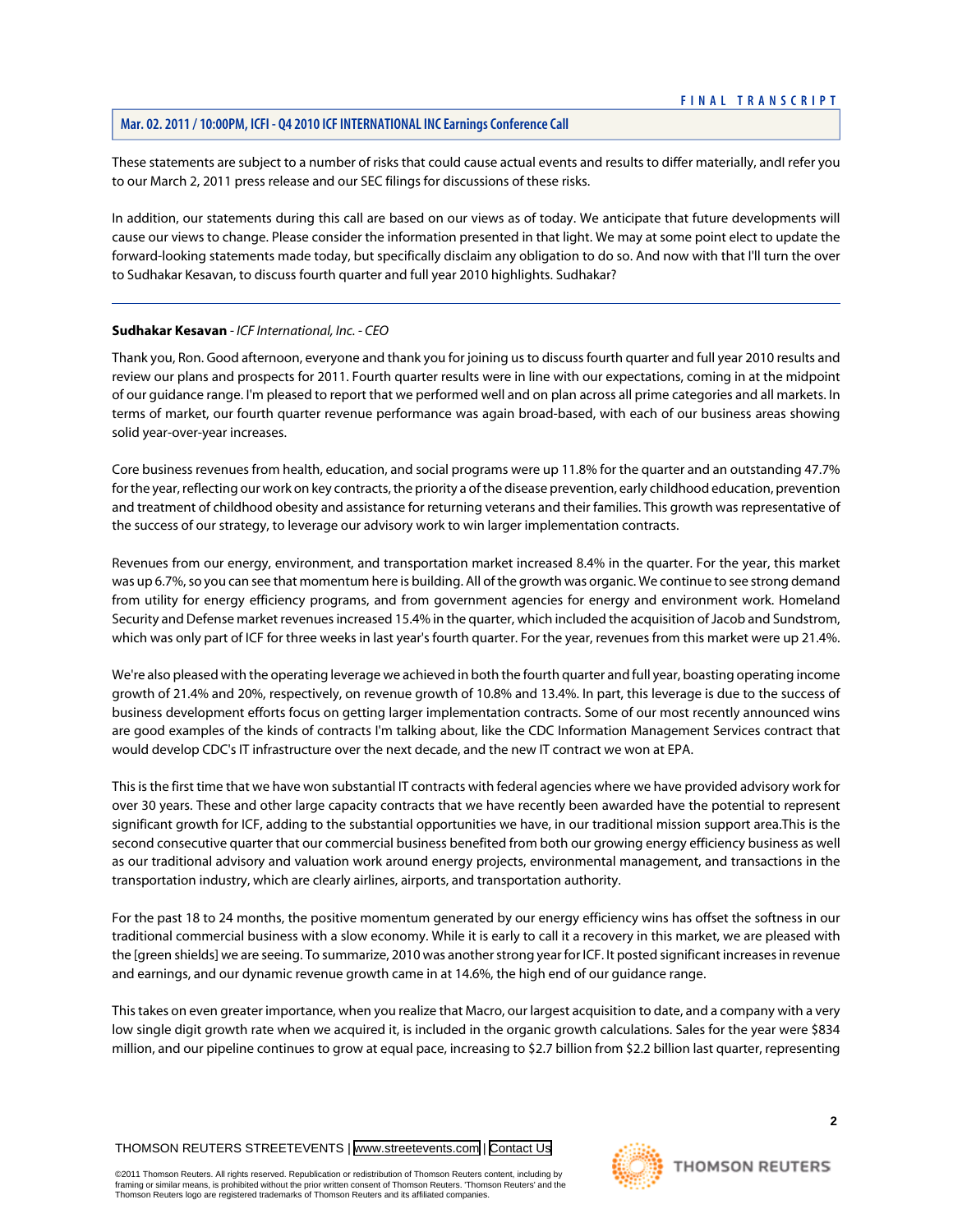3.1 times the midpoint of our 2011 revenue guidance. Now I will turn the call over to John Wasson, our President and Chief Operating Officer, who will provide additional operating highlights and information on our recent wins. John?

#### <span id="page-3-0"></span>**John Wasson** *- ICF International, Inc. - P and COO*

Thank you, Sudhakar, and good afternoon. As you know, fourth quarter sales are typically lower after coming off a strong third quarter. Nevertheless, we are pleased that the fourth quarter sales are well dispersed across our markets in both the government and commercial arenas.

Among the larger wins, we again continued to bring in large, energy efficiency projects, including a \$14.4 million 3-year project with a major regional utility. We remain optimistic that this market, where we are an acknowledged leader, will again show good growth in 2011. Our pipeline for energy efficiency business remains solid, and we are seeing more medium-sized projects, rather than a few very large projects, which puts us in a strong position to win opportunities in a more dispersed environment.

We believe that the combination of the acknowledged efficacy of these types of programs along with available funding via user fees will continue to reinforce the market strength that we see. One market trend among our federal clients that we have noticed, is that more contacts are being led under the indefinite delivery -- indefinite quantity vehicles, our agency can work with a selected group of vendors for a very long period of time with a substantial amount of funds focused on a particular area.

An important aspect of our growth strategy is to gain placement on our larger strategic vehicles so we can have a regular stream of bid opportunities with agencies in an area in which we are competitive. As Sudhakar mentioned, last quarter we noted our important win at the Centers for Disease Control, known as CDC CIMS, and recently we announced a new win for a large IT ID/IQ, at EPA, called Information Technology Solutions Business Information Strategic Support Two, or ITS-BISS.

Also in the fourth quarter, we solidified our position at the U.S. Army Research Institute, for the behavioral and social sciences, with another prime win for the \$30 million Train II contract for human resources related military personnel training in leadership. ICF is the only firm to hold a prime position on each of ARI's two ID/IQ contracts, thereby reinforcing our leadership in this area. We are very pleased with our progress in winning larger ID/IQs, as they position us for significant future opportunities.

As is typical for a fourth quarter, there were not many large contracts that were decided. However, among the \$150 million in work that we did win, 30 were new contract wins, in a wide variety of strategic areas, where we continue to see strong interest with the domain expertise that we offer. They include energy efficiency programs, as I previously noted, Federal Health IT support, and health research and evaluation studies, environmental management, and impact assessment for large infrastructure projects at the state level, and support for veterans' programs and emergency management training.

Finally, I should note that we are continuing to see better growth in the commercial sector. As Sudhakar said, we cannot say there's been a recovery in the non-energy efficiency part of our commercial business. However, in the fourth quarter, we recorded over 180 commercial sales wins, that included key areas, such as large-scale energy modeling and scenario analysis, utility and environmental management support, and deviation in airport planning, in addition to our energy efficiency work.

These sales showed increasing strength from a year ago and bode well for our commercial performance going forward. Our pipeline now stands at \$2.7 billion and continues to rebuild and expand after the approximately \$1 billion in competitions, and \$393 million in wins we had in Q3. We [stewed] down our the pipeline. We have also expanded our pipeline for larger opportunities. At the current range of targets in our active pipeline, includes 63 opportunities valued at \$10 million, or greater and 21 opportunities valued at \$25 million or greater.

Finally our turnover again was within the low, manageable range that we seek. In the fourth quarter, the rate was 2.7%, and turnover for the year -- full year, was 11.8%. Now I'll turn the call over to our CFO Ron Vargo to review the fourth quarter and full-year financial highlights.Ron?

THOMSON REUTERS STREETEVENTS | [www.streetevents.com](http://www.streetevents.com) | [Contact Us](http://www010.streetevents.com/contact.asp)

©2011 Thomson Reuters. All rights reserved. Republication or redistribution of Thomson Reuters content, including by framing or similar means, is prohibited without the prior written consent of Thomson Reuters. 'Thomson Reuters' and the Thomson Reuters logo are registered trademarks of Thomson Reuters and its affiliated companies.



**3**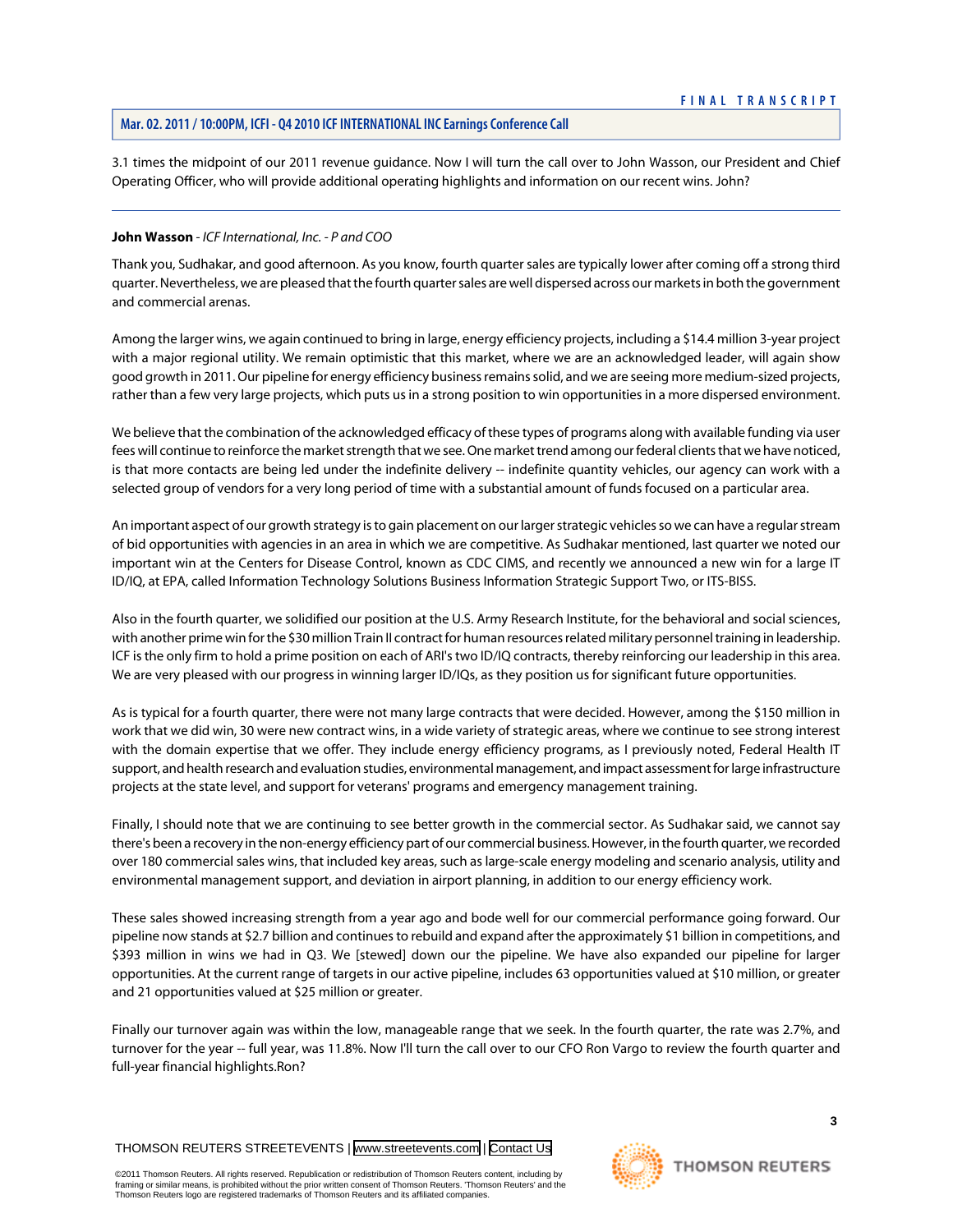#### **Ronald - Ron Vargo** *- ICF International, Inc. - CFO*

Great, thanks, John. Total revenue for the fourth quarter of 2010 was \$192.9 million, an increase of 10.8% over the 2009 fourth quarter total revenue of \$174.1 million. This quarter's gross profit increased to \$73.5 million compared to \$67.5 million in last year's fourth quarter. Our gross profit margin was 38.1% compared to 38.8% in the fourth quarter of 2009. This decrease in gross profit margin was impacted by an increase in the use of sub-contractors this year.

Indirect and selling expenses were \$56 million in the quarter, up from \$52 million reported in the 2009 fourth quarter, primarily reflecting costs associated with the growth in the value of the contracts we manage and expense associated with the inclusion of Jacob and Sundstrom, or JASI, the acquisition we closed in December of 2009Indirect and selling expense as a percent of revenue was 29%, compared to 29.9% in the fourth quarter of 2009. Indirect and selling expenses in the fourth quarter of 2010 did reflect higher marketing, business development, and infrastructure-related costs, and we expect these costs to trend down as a percent of revenue in 2011.

Total revenue for the year 2010 was \$764.7 million, an increase of 13.4% over last year's \$674.4 million. Organic growth, which we define as growth excluding any revenue impact from the Road Home contract and from acquisitions closed during the previous four quarters, was 14.6%, as Sudhakar said. The Road Home contract contributed approximately \$60 million of revenue in the first half 2009, and of course, no revenue in 2010. And all JASI revenue was excluded in the calculation of organic growth, for both the fourth quarter and the full year. And revenues for the Macro in the first quarter of 2010, were excluded from the full-year organic growth calculation, because it was acquired in Q1 2009.

This year's gross profit increased to \$288.5 million compared to \$263.1 million in the prior year, and our gross profit margin for the year was 37.7% compared to 39% in the prior year. Indirect and selling expenses were \$218.5 million for the year, up from \$203.4 million reported in 2009, primarily reflecting costs associated with the value of the contracts we manage and, again, expenses associated with the inclusion of the acquisition of JASI and Macro. Indirect and selling expenses as a percent of revenue declined year over year 28.6% from 30.2%.

The amortization of purchase intangibles was \$3.1 million in the fourth quarter, and depreciation and amortization was \$2.7 million compared to \$2.8 million in the fourth quarter of last year, and the \$3.1 million was identical to the fourth quarter of 2009. For the full year amortization of purchased intangibles was \$12.3 million in 2010, and \$11.1 million in 2009, and D&A was \$10.8 million compared to \$9.4 million last year.

Total operating costs and expenses in the fourth quarter of 2010 were \$61.9 million compared to \$57.9 million in the fourth quarter of 2009, an increase of 6.9%, and for the full year increased by 7.9% to \$241.6 million. Operating income in the fourth quarter was \$11.6 million compared to \$9.6 million in the fourth quarter of 2010 -- I'm sorry -- the fourth quarter of 2009 an increase of 21.4%, and for the full year, \$47.1 million compared to \$39.1 million in 2009, an increase of 20%. This increase in operating income reflects our ability to manage the rate of increase of our indirect cost at levels lower than the rate of our revenue growth.

Primarily due to our lower debt balance, interest expense was about \$700,000 this quarter, down from \$1.4 million reported in the fourth quarter of 2009 and for the full year, was \$3.4 million, down from \$5.1 million in 2009. The effective tax rate for the fourth quarter was 34.2% versus 29.5% last year and for the full year was 37.6% for 2010 compared to 36.1% in 2009. Each year had certain favorable adjustments that brought the rates down below our statutory rates.

Net income of \$17.2 million in the quarter, \$0.36 per share based on 19.8 million fully diluted weighted average shares compared to \$6.2 million or \$0.37 per share based on 16.5 million fully diluted weighted average shares in the fourth quarter of 2009. And for the year, net income was \$27.2 million or \$1.38 per share compared to \$22.4 million or \$1.40 per share in 2009. Cash flow was strong in 2010, as cash flow from operating activities was \$68.2 million compared to \$48.6 million in 2009. This resulted from earnings, working capital improvements, and prudent use of capital.

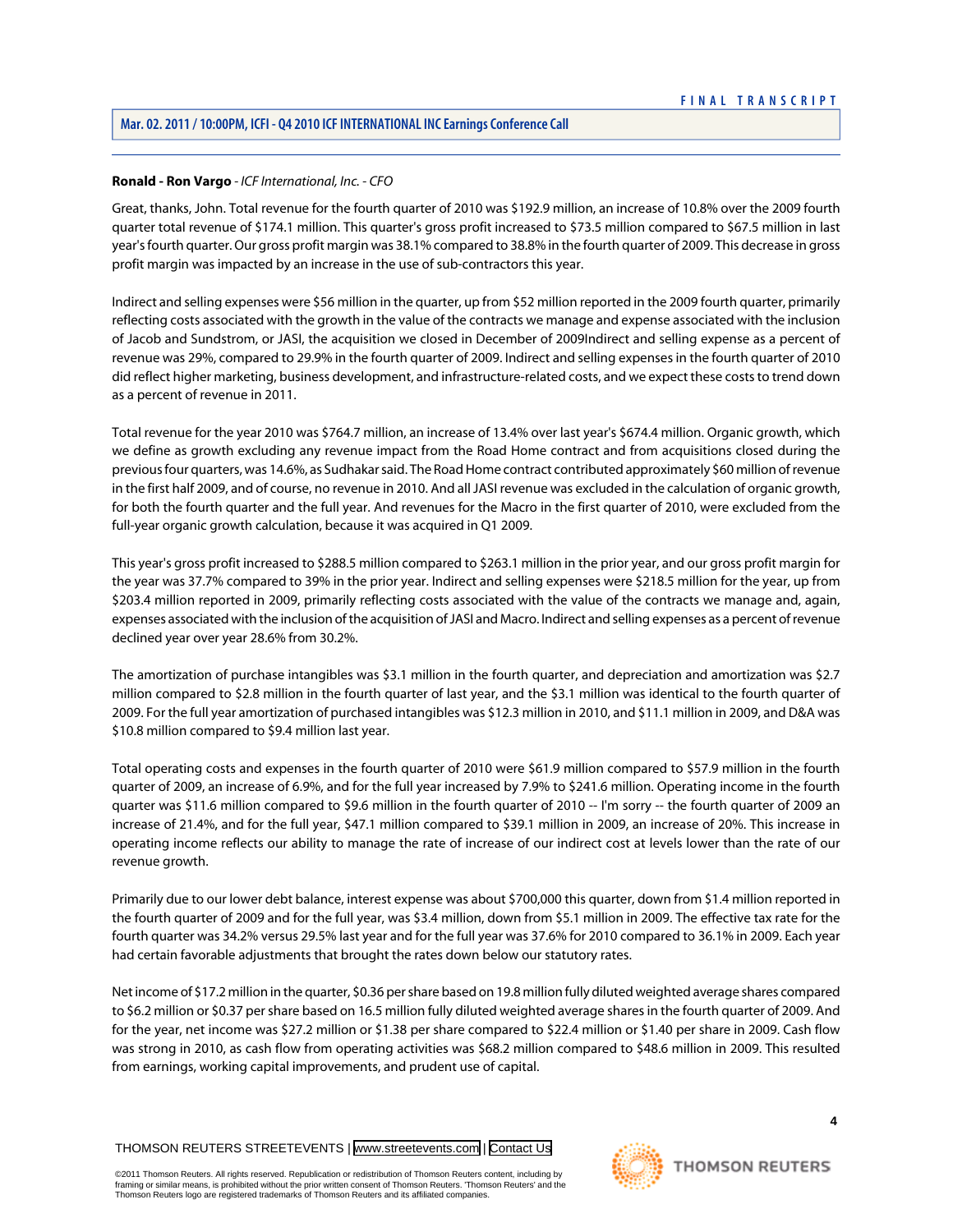We ended 2010 with the receivables DSO of 72 days when including the impact of deferred revenue in the calculation, an improvement of 8 days over 2009 levels. And during 2010, our CapEx totaled \$7.3 million, and it was geared primarily toward corporate infrastructure. And with our strong cash flow in the quarter, we were able to reduce our debt to \$85 million at the end of the fourth quarter, down from \$100 million at the end of the third quarter, a decline of \$15 million sequentially. And for the year we reduced our debt by \$60 million and ended the year with a debt to total capital ratio below 20%.

Now I will give details of our 2011 outlook. First for the full year. Revenues in the range of \$830 million to \$865 million, earnings per share of \$1.63 to \$1.73, a year over year increase of approximately 22% at the midpoint, based upon an average fully diluted share count of 20.1 million shares and a full-year tax rate of 40.5%. An EBITDA margin of 9% to 10%, interest expense of approximately \$2.6 million, capital of between \$10 million and \$11 million, and amortization of intangibles based upon our current portfolio of business of \$9.7 million, and other depreciation and amortization of between \$10 million and \$11 million. And finally, receivables DSO between 70 and 75 days, again, including the impact of deferred revenue.

For the first quarter of 2011, we are guiding to revenues of between \$192 million and \$197 million and earnings per share of \$0.34 to \$0.38 on fully diluted shares of 19.9 million and a 40.5% tax rate. So with that, I want to thank you, and I'll turn it back over to Sudhakar.

#### **Sudhakar Kesavan** *- ICF International, Inc. - CEO*

Thank you, Ron. Our revenue guidance for 2011 represents year over year organic growth at 11%, and is based upon our current portfolio business, taking into account a number of factors, including funded backlogs, which at the end of the first quarter represented 77% of the midpoint of our 2011 revenue guidance. The size and quality of our pipelines, the diversity of our contract base, where no single contract accounts for more than 3.7% of our annual revenue, a modest pickup in the commercial business, and accounts for some of the uncertainty around federal spending levels in 2011.

We also provided first quarter revenue and fully diluted earnings per share guidance, response to strong year over year comparables. Of course the elephant in the room, is whether or not there will be a government shutdown and how it will impact ICF. It appears at this moment that the immediate shutdown danger has passed with a temporary continue resolution; but of course, we will continue to closely monitor the situation. And with that, why don't I open it up for questions.

# **QUESTIONS AND ANSWERS**

#### **Operator**

<span id="page-5-0"></span>(Operator Instructions).

Our first question comes from the line of Joseph Vafi with Jefferies. Please proceed.

#### **Joseph Vafi** *- Jefferies & Company - Analyst*

Hi, guys. Good quarter. I was wondering if we could talk a little bit about some of the assumptions in the 2011 guidance. I know, Ron, you said something about reduced infrastructure costs, but it does look like, at the midpoint of your guidance, you are looking at some nice operating leverage and margin expansion. I was wondering if we could get some more details on what you see going on there?

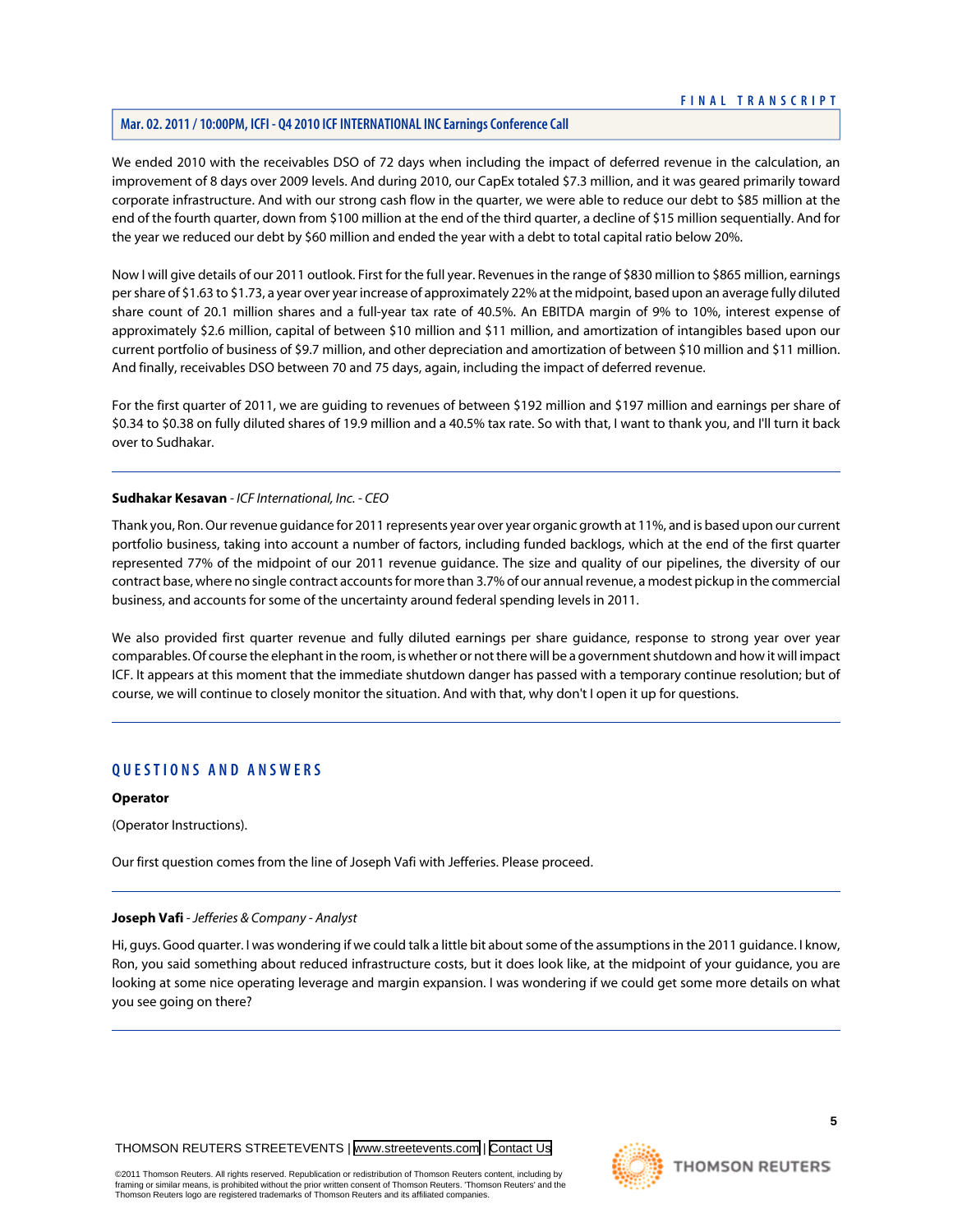# **Ronald - Ron Vargo** *- ICF International, Inc. - CFO*

Yes. So, I'll start. I kind of gave you a lot there in the guidance, I think, to work with in your models. I think what I didn't give you, probably, is gross margins, and I think gross margin in 2010 ended around 37.7% on average. I think we see gross margins at least comparable to that in 2011. And, I think you'll see some leverage. We kind of guided to some leverage, which will drive some margin improvement. I think we'll also continue to make investments in the infrastructure of the company to prepare for the growth that we're seeing.

# **Joseph Vafi** *- Jefferies & Company - Analyst*

Okay. Would you say that any improvement in that gross margin percentage would be -- would it be a function of maybe a little bit better commercial business and better utilization there, or are there other things going on in the government side of the business that may drive gross margin higher?

#### **Sudhakar Kesavan** *- ICF International, Inc. - CEO*

I think the gross margin increase would be primarily from the commercial side of the business, starting to show improvement. That's what you would see there. But, I would also say that as the government side continues to grow, we will get leverage through increased utilization in our government practices.

I think, as Ron noted, I think as the business grows, the costs should not rise as quickly. In terms of adding people, the utilization should increase. So, I think there will be leverage as the government business grows with the utilization there.

#### **Ronald - Ron Vargo** *- ICF International, Inc. - CFO*

And you really need to look at the interplay between gross margin and the percentage of costs that go into the indirect and selling expenses and how those kind of move sometimes together and sometimes not together. So, we think about the net margin at the end of the day, EBITDA margin, and then we're going to see -- as you guys all know, we're going to see some improvement in the DNA as a percent of the revenues during year, which will drive a higher operating margin as well.

#### **Joseph Vafi** *- Jefferies & Company - Analyst*

Okay. That's fair enough. And, then, on visibility into the guidance number. We're sitting at a really high percentage of the funded number for 2011. Would you say that the guidance here and visibility is better than it was last year or the same, as you were providing initial guidance?

#### **Sudhakar Kesavan** *- ICF International, Inc. - CEO*

I think it was better than last year, Joe. I think last year, don't hold me to the number, it was around 69% or 70%. And, this year it's 77%. So, I think the numbers are certainly better this year in terms of backlog as compared the revenue for the year.

#### **Joseph Vafi** *- Jefferies & Company - Analyst*

Okay. Great. Finally, is there any real -- I guess there's no real material contribution from Marbek, here, that's affecting the guidance versus what organic or inorganic would be here?

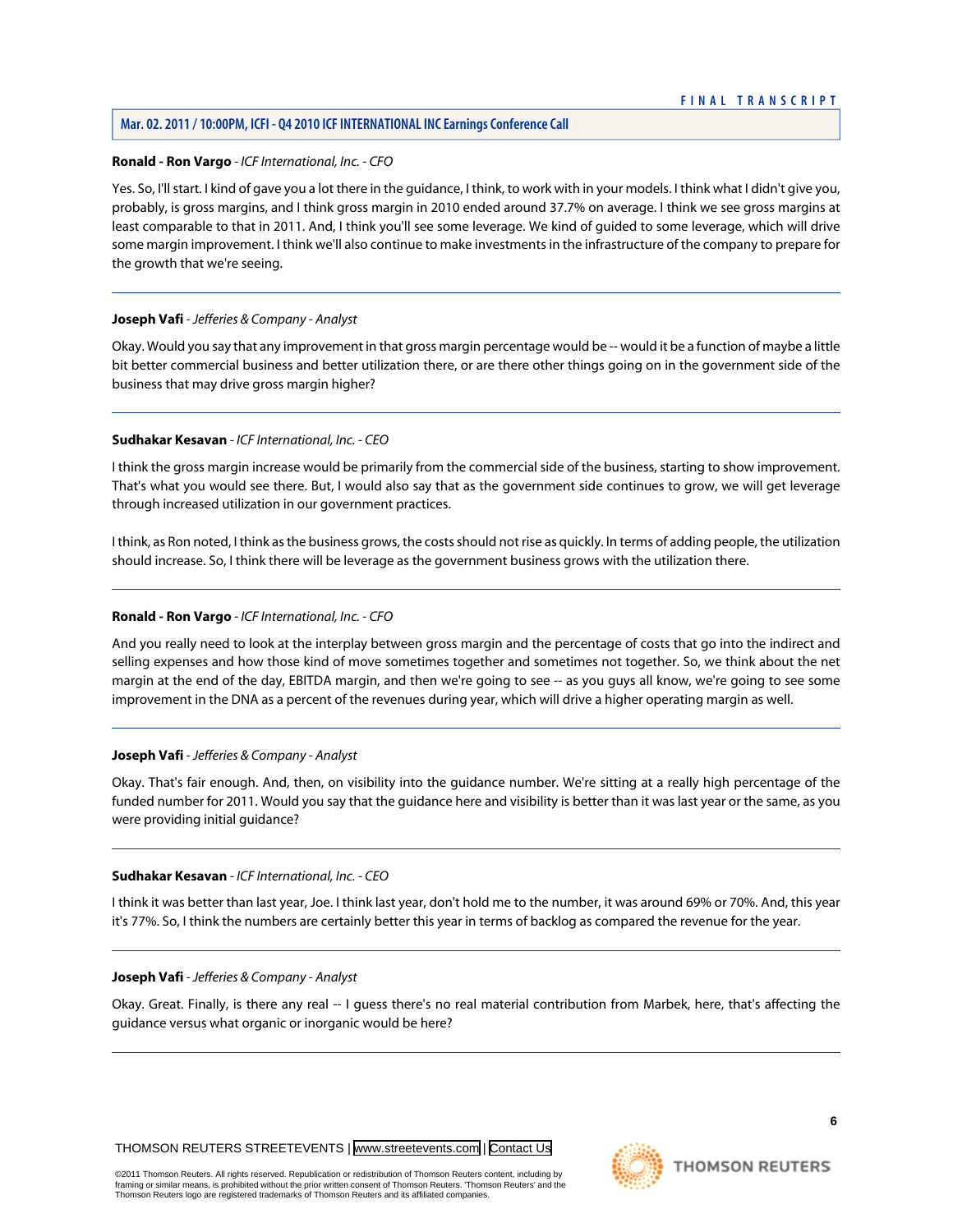#### **Sudhakar Kesavan** *- ICF International, Inc. - CEO*

Not really. I mean, it's so -- it's a small acquisition. We hope that it will become material in due course; but at the moment, I don't think it's material.

#### **Joseph Vafi** *- Jefferies & Company - Analyst*

Okay. Great. Thanks, guys.

#### **Operator**

<span id="page-7-0"></span>Our next question comes from Bill Loomis with Stifel Nicolaus. Please proceed.

#### **William Loomis** *- Stifel Nicolaus - Analyst*

Hi, thanks guys. Good quarter. Can you talk a little about staying local? The growth looked pretty good, and, what the budget situations at the state, how you see that tracking over the next few months? Or quarters, I should say.

#### **Ronald - Ron Vargo** *- ICF International, Inc. - CFO*

Yes. I'll start with just what you saw in the fourth quarter. When we saw good growth on a year over year basis, particularly in a number of areas, and they really reflect the diversity of the expertise across all of our key markets, West Coast Environmental Management, the increased focus on public health issues at the state level, and regional transportation issues, as well as energy efficiency programs that are conducted by state agencies and increased homeland security support. So, we saw real healthy increases year over year, in those areas, which drove about \$4 million, I think, increase year over year in our state and local revenues.

# **William Loomis** *- Stifel Nicolaus - Analyst*

As far as the pipeline, what've you won in the quarter, and what's in the pipeline over the next couple of quarters, how do you see that tracking on the state and local only?

#### **John Wasson** *- ICF International, Inc. - P and COO*

This is John Wasson. I think the -- I would expect business to continue to perform like it did last year. I think, as Ron pointed out, the growth was from a diversity of contracts across multiple markets. I think we continue to see a pipeline that represents that, with multiple opportunities in many markets, and so I think it's -- I wouldn't expect any change from what we saw last year.

#### **Sudhakar Kesavan** *- ICF International, Inc. - CEO*

I would just add that we're quite focused on making sure that we leverage our regional presence in each of these different markets to the extent we can. And, if there is state local work which we have domain expertise in, we certainly always make sure that we bid it, because the dollars all look green to us. If we can get them in dispersed ways, across different offices, we always bid those projects.

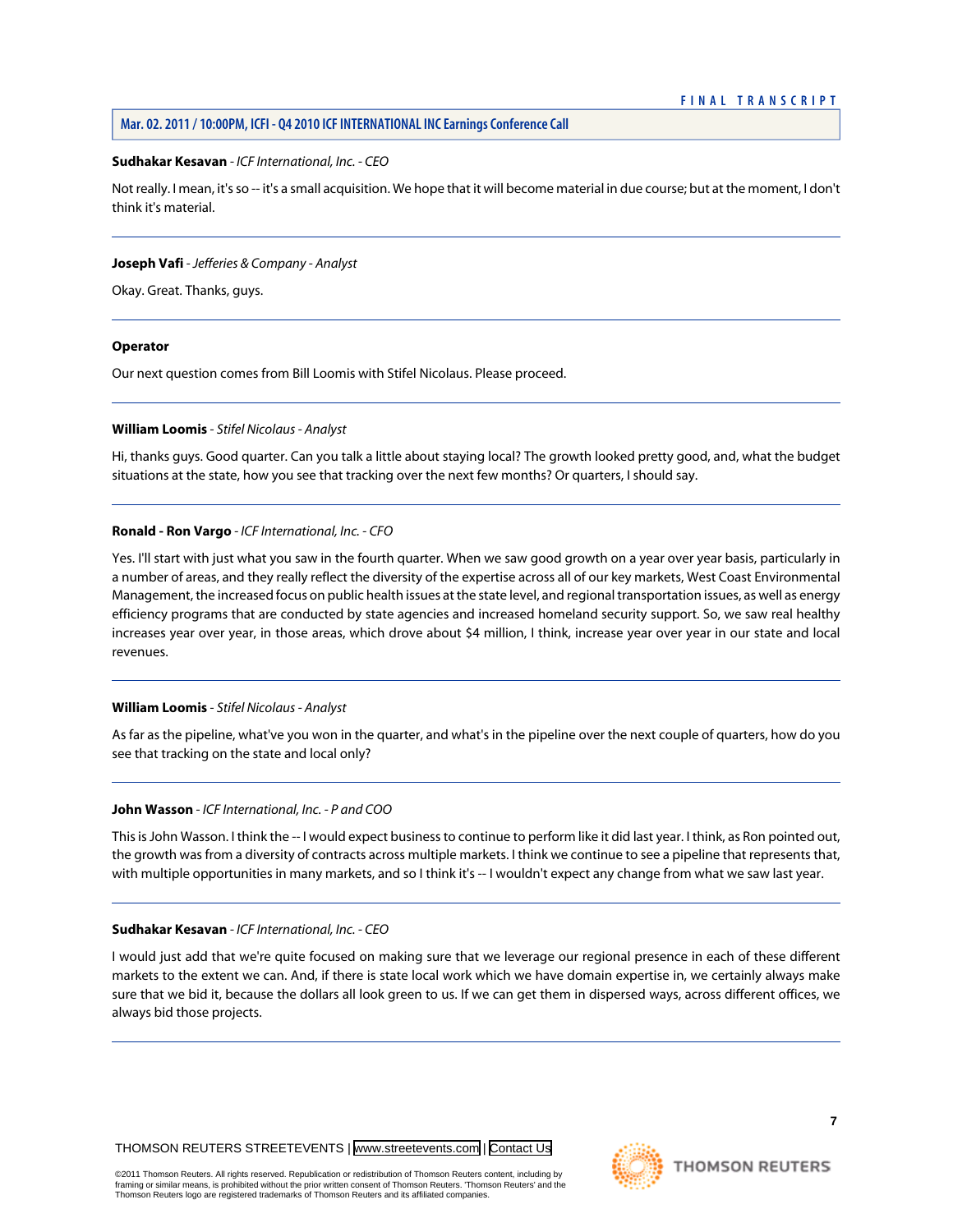#### **Mar. 02. 2011 / 10:00PM, ICFI - Q4 2010 ICF INTERNATIONAL INC Earnings Conference Call**

#### **William Loomis** *- Stifel Nicolaus - Analyst*

Okay. And, then, just one quick one, now on the commercial side. What is not growing? What still is lagging and not yet showing improvement on the commercial side?

#### **John Wasson** *- ICF International, Inc. - P and COO*

This is John Wasson again. I think the aviation business is still the laggard. I think it's flat, as we've reported in the past. I don't think it's showing growth, in the last quarter. I think we have seen improvement in the commercial energy transactional side of the business, and so that has improved. Energy efficiency obviously remains a major growth driver. So, I would say that one area that is -- we're still looking for -- the return to growth would be the aviation.

#### **William Loomis** *- Stifel Nicolaus - Analyst*

Okay. Thank you.

#### **Operator**

<span id="page-8-0"></span>Our next question comes from Toby Sommer with SunTrust. Please proceed.

#### **Tobey Sommer** *- SunTrust Robinson Humphrey - Analyst*

Sudhakar, I share your appreciation for all the green color dollars. I wanted to ask you a question about the commercial business again.How big is it a percentage of revenue, and, as a whole, where are the margins now versus when all the businesses were really clicking, several years back?

#### **Sudhakar Kesavan** *- ICF International, Inc. - CEO*

I think the commercial business, I think it's in the -- I think really, you will see the percentages. I think the percentage for 2010, for the year, it was 15.5% commercial, if you exclude all the commercial internationally -- the international will be count -- it's sort of half and half of commercial government, sort of groggy. So, it's around 17%, 18% is commercial. And -- so, that's sort of the overall chunk of the business.

It should be included this time for the first time because we always get these questions. And, I think, in terms of the margin, when the gross margins are very high in the commercial business, when it is really clicking. And, that drops a lot of earnings in the bottom line, because you don't see too much of revenue increase for the think to have a substantial impact on your earnings, and when the utilizations are lower in the commercial business, which they are at the moment, especially as John pointed out in the aviation business, we have -- the gross margins are not quite up to where they should be to make a difference to our margins.

So, I think the whole aspect of utilization and, therefore gross margins, comes into play here, and we certainly hope the utilizations can go up, and if it goes up by five or six or eight percentage points, which is easy to do, given they don't need that much of growth to do that, our margins will go up, just directly. You may not see that much change in a revenue line, but you will see a huge difference in the earnings line.

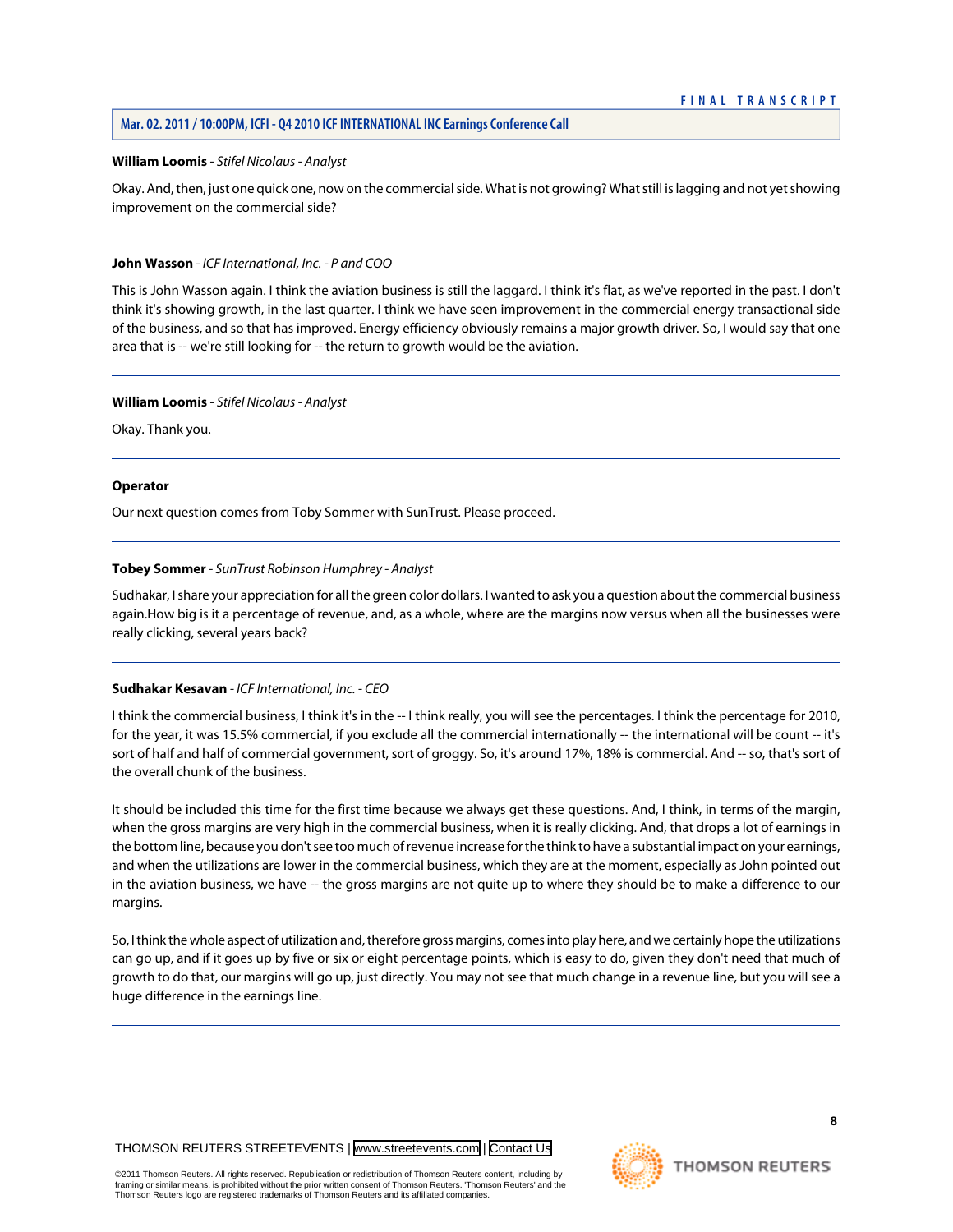# **Mar. 02. 2011 / 10:00PM, ICFI - Q4 2010 ICF INTERNATIONAL INC Earnings Conference Call**

#### **Tobey Sommer** *- SunTrust Robinson Humphrey - Analyst*

Right. So, in terms of operating margin, is -- are we at kind of half of prior peak operating margins on the commercial business all in? That's the margin I'm interested in. I understand the leverage and utilization that comes from better gross margin dollars, et cetera, but I'm focusing on the operating margin line.

#### **Sudhakar Kesavan** *- ICF International, Inc. - CEO*

Operating margin, I can't give you. I look at the -- below the gross margin line, we can control everything. So, I look at the gross margin line, and if the gross margin line basically -- the dollars are more, in an absolute sense. You really can't cut your way to success here. We are at the -- we have done whatever we could to control costs, so that we will be ready to pick up the business as it comes in. So, I think at the moment the gross margins are perhaps, 75% of what they should be, to give you a number. Don't -- since I'm throwing out these numbers here, don't hold me to it.But, 75% of what they should be. If it goes up, it doesn't make a big difference to us.

#### **Tobey Sommer** *- SunTrust Robinson Humphrey - Analyst*

Just one other question and I'll get back into queue. About the aviation business, are there -- what signs would you look for to point to an outlook for better orders and better utilization in that area?

#### **John Wasson** *- ICF International, Inc. - P and COO*

This is John Wasson. I think it's -- obviously, we look at the pipeline, and we look at sales. As you know the pipeline and sales in the commercial sector, that can turnover in a couple of months. We track that carefully, because leads, proposals submitted, and the state of the pipeline -- so, I think that's where the focus is. It's been pretty constant the last quarter or two, but we really haven't seen a material pickup in the aviation on the pipeline or sales.

#### **Tobey Sommer** *- SunTrust Robinson Humphrey - Analyst*

Thanks, John.

#### <span id="page-9-0"></span>**Operator**

Our next question comes from George Price with BB&T Capital Markets. Please proceed.

#### **George Price** *- BB&T Capital Markets - Analyst*

Great. Thanks very much. Nice quarter, guys. Wanted to first ask you, you mentioned the CDC and EPA, another large IT implementation contract that you're positive on, representing significant growth potential. How much of these are factors in 2011 guidance? And, I guess the obvious other way to ask it is, what kind of potential upside do they represent to the guidance you've given?

#### **Sudhakar Kesavan** *- ICF International, Inc. - CEO*

We have never won these IT-- this is the first time we have won these large ID/IQs, ITS-BISS, and CDC CIMS. So, we certainly are hoping that we get our fair share of the work. There are a few winners obviously, there are a few winners, but the contracts used

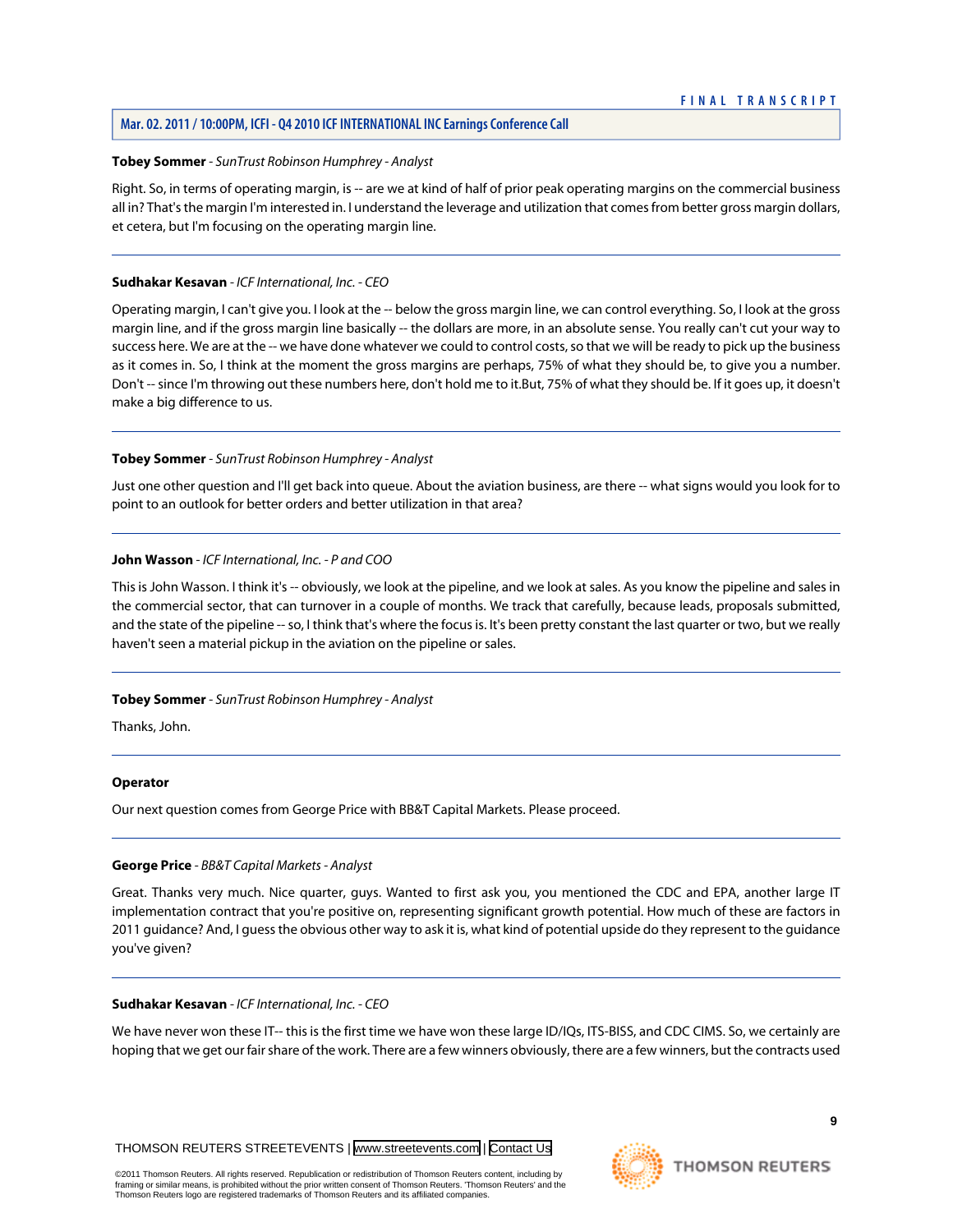to be the -- CDC CIMS contract used to be, I think, a single award and then it was split up into many. And the ITS-BISS used to be, I think, two or three incumbents, and now there are four or five incumbents. We hope to get our fair share of the contracts.

We have basically a view that we'll get a little bit of work out of it, but not much; but, since we don't have any history here, none of the work is in the pipeline, because the general rule is the use for pipeline, is that we need to have some history on the ID/IQ contract in order for us to include the amount in the backlog -- sorry not pipeline, but in the backlog. We see a lot of activity in top quarters, which they're going to compete the amounts to a few winners. There's a lot of activity there. We think we're going to bid on a number of those top quarters; and, if we win them, they are substantial sized top quarters-- we think that could give us a nice upside. Given that we don't know that much about the contract, it's kind of hard to include -- we included little in our guidance at the moment.

#### **George Price** *- BB&T Capital Markets - Analyst*

Okay. And, I guess, maybe, since it's following on that, since it does represent new work, can you talk a little bit about how you've managed it, I guess, from a risk and execution perspective in terms of pricing, margin, level of effort, that sort of thing?

#### **Sudhakar Kesavan** *- ICF International, Inc. - CEO*

We have -- in Atlanta, we have a large office which has a long history of working with CDC. We have nearly 200 people there in the office, strong relationship. We believe that we are well set up from an infrastructure point of view. We have very good senior managers there, we think we can manage a lot of the work there and here, over on the CDC front. It will be reasonably straightforward, we think. And, so, we are well set up. On the EPA contract, we have a long history with EDPA. We are all about -- a whole bunch of us are here, in the Washington, DC area. Lots of EPA work has gone to headquarters and back. The other part of the agency, and we are well dispersed geographically.

So, we don't have any concerns about managing the work. We think that we'll be able to do a pretty good job. We do understand each of these agencies really quite well and their needs, and, therefore, it won't take much time to understand the mission orientation of the specific task which we have, and therefore, be able to do a pretty good job.

I don't know what the specific part of your question was, but if you can be more specific, I could give you a more specific answer.

# **George Price** *- BB&T Capital Markets - Analyst*

No, no. That's fine. I appreciate that. Just shifting gears, if I could, on the demand environment. Obviously, you reference this. That there's a lot of uncertainty on the government side from a budgeting and spending perspective. I guess could you maybe give us a little color on what is implied or assumed in your current guidance with respect to a full year, continuing resolution, to the level of cuts that have been thrown around in the press? What are you assuming? What should we monitor to see if it starts to come in maybe a little bit better; maybe a little bit worse than you are expecting?

#### **Sudhakar Kesavan** *- ICF International, Inc. - CEO*

We take some from the fact that 77% of our revenue for the next year is in our funded backlog. We have looked at the budget, at the continued resolution, and the [recession] associated with some of the funding - the \$4 billion for the continued resolution. We, at the moment, based on our understanding, don't believe that will have any impact on our revenue numbers going forward.

It's hard to predict what exactly is going to happen in certain parts. The President asks for more money in a certain part of the business, the House asks for less, wants to cut it. We don't know where, exactly, it's going to come out. We think that there is

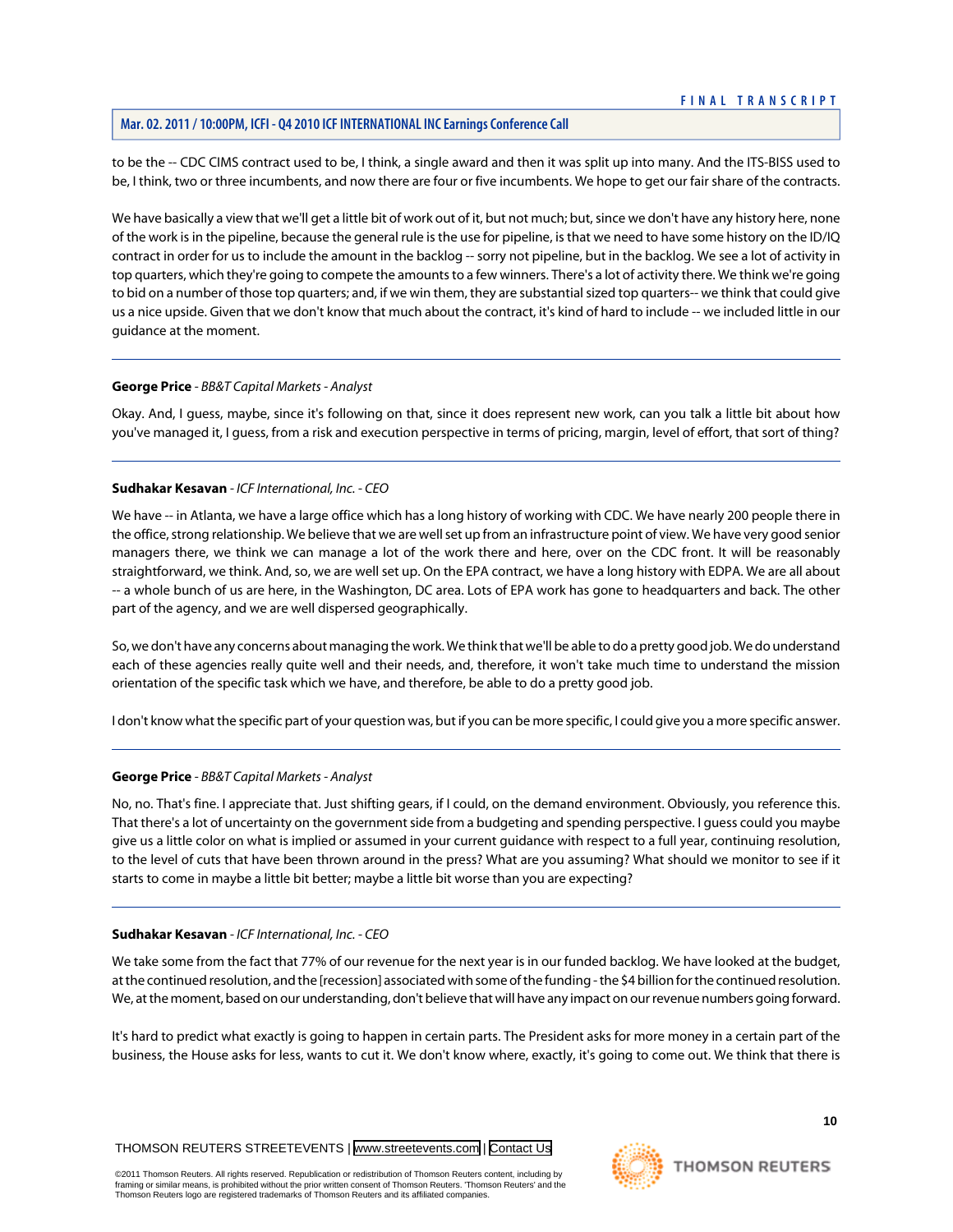# **Mar. 02. 2011 / 10:00PM, ICFI - Q4 2010 ICF INTERNATIONAL INC Earnings Conference Call**

some effort being made for a CR for the rest of the year, and, if that happens, then we will be pleased. We obviously look at that very carefully and see exactly how and what is the intent, and look at the programs and how we'd be affected.

We remain quite confident that we'll be able to manage our way through this whole thing. I was here in the 1995, 1996 time frame when the government shut down. It had some impact on ICF, but it didn't really have the impact which we thought it would have before all the shutdown activity occurred. We'll have to wait and watch, not speculate too much, and see exactly where things go and then manage our way through it.

The other thing to keep in mind is that no single contract accounts for more than 3.7% of our overall revenue, and that is a good thing, too. So, we have various ways in which we can basically manage our way through. Some -- and, we certainly hope to do that going forward.

#### **Ronald - Ron Vargo** *- ICF International, Inc. - CFO*

It's Ron, George. I just want to clarify. Last year, going into the year, we had about 70%, if I recall, in our funded backlog. Substantially all of that funded backlog is revenue in the next 12 months; some of it could actually be in the following year, as well. So, in that 77%, it's substantially 2011 revenue, but some of that could also be 2012 revenue, but we -- we're better off than we were last year.

#### **Sudhakar Kesavan** *- ICF International, Inc. - CEO*

Yes. That's the whole point. Is that if you look at our numbers and you compare it to the same time last year, we are better off. So, I think that, again, that doesn't make us fat and happy and complacent. We will be following the debates carefully, and we will do what we need to do, to manage our way through.

#### **George Price** *- BB&T Capital Markets - Analyst*

Last thing, Ron, do you have head count in the prime sub-mix? And, thank you.

#### **Ronald - Ron Vargo** *- ICF International, Inc. - CFO*

When you say "head count" --

#### **George Price** *- BB&T Capital Markets - Analyst*

Total employees.

#### **Ronald - Ron Vargo** *- ICF International, Inc. - CFO*

Yes. You'll see. We're going to be filing our Q, and we'll be over 3,700 employees at the end of the year. And, the sub-mix during the quarter was about the same as it was in quarters two and quarters three. Our sub and other direct costs were in that 26.5% to 27% range, which has been a little higher than normal this year, based upon the contract mix and some of the implementation contracts that we had this year.

#### **George Price** *- BB&T Capital Markets - Analyst*

Okay. Great. Thanks.

THOMSON REUTERS STREETEVENTS | [www.streetevents.com](http://www.streetevents.com) | [Contact Us](http://www010.streetevents.com/contact.asp)

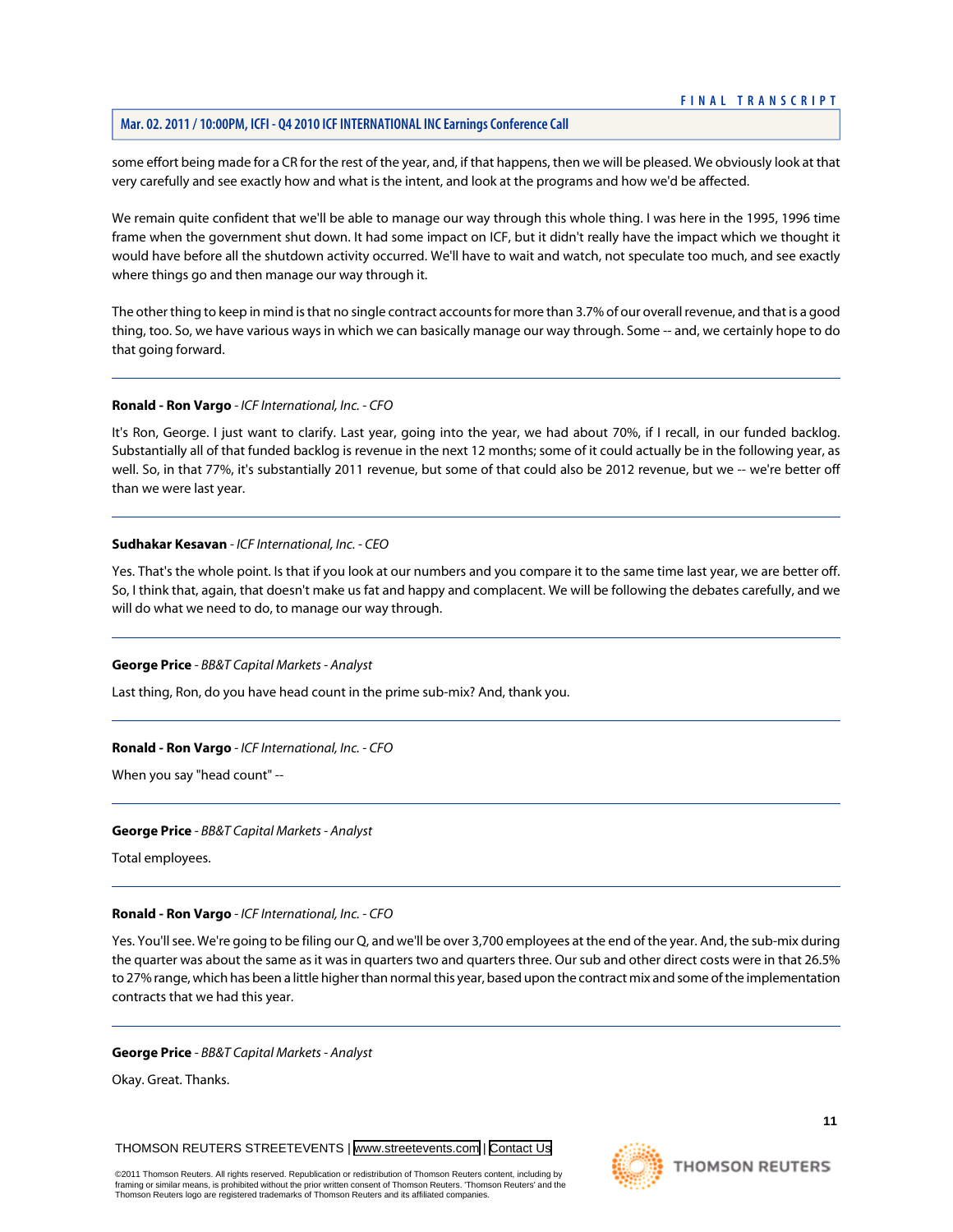#### **Operator**

<span id="page-12-0"></span>Our next question comes from Edward Caso with Wells Fargo. Please proceed.

#### **Rick Eskilson** *- Wells Fargo Securities - Analyst*

Yes, Hi. Thanks. This is actually Rick Eskilson on for Ed. Just a quick question on the government shutdown. You're sort of alluding to it in the last question and alluding to it in your earlier comments, but do you have thoughts on exposure to a government shutdown for ICF?

#### **Sudhakar Kesavan** *- ICF International, Inc. - CEO*

I'm sorry. I didn't understand the question. Exposure?

#### **Rick Eskilson** *- Wells Fargo Securities - Analyst*

Yes. What your exposure would be or could potentially be, if the government does shut down once the CR that just was extended expires at the -- 18th, I believe, was the date?

#### **Sudhakar Kesavan** *- ICF International, Inc. - CEO*

Right. If the CR, which is extending the extension, goes the same way as the current CR, we have very little exposure. So, unless I can see the specifics on what the CR, for the rest of the year's extension looks like, it would be very hard to tell you what the exposure is. So, I think that it's just speculation on my part, and I don't like to speculate.

# **Rick Eskilson** *- Wells Fargo Securities - Analyst*

Well, I was specifically talking about if the government shuts down, not if we get a full year continuing resolution, but if the government does shut down, and they're not able to reach either a full year CR or a budget deal by the time the 18th comes around. If you had any thoughts on what your exposure could be or how it could play out, based on your experiences the last time?

#### **Sudhakar Kesavan** *- ICF International, Inc. - CEO*

Yes. The last time, basically, the government shut down, for I think, a total of 21 days. We basically think that we know how to manage our way through that kind of shutdown. People -- it's painful, but people -- we do let people do certain things in terms of vacation, et cetera, that we will have to get them to take, and we'll have to muddle our way through.

In the final analysis, the overall impact on ICF, the last time was, even though we didn't get paid for the times we were shut down, it was actually no where close to what the analysts calculated it to be, and so we think that we know how to do it. And, we'll basically do what we did in the 1995, 1996 time frame, again this time. Based on the fact that this new resolution happened actually quite smoothly over the last few days, and given all the commentary from both sides about not wanting a government shutdown, we believe that -- we have some reasonable optimism that maybe they will work themselves into another situation where they'll extend it.

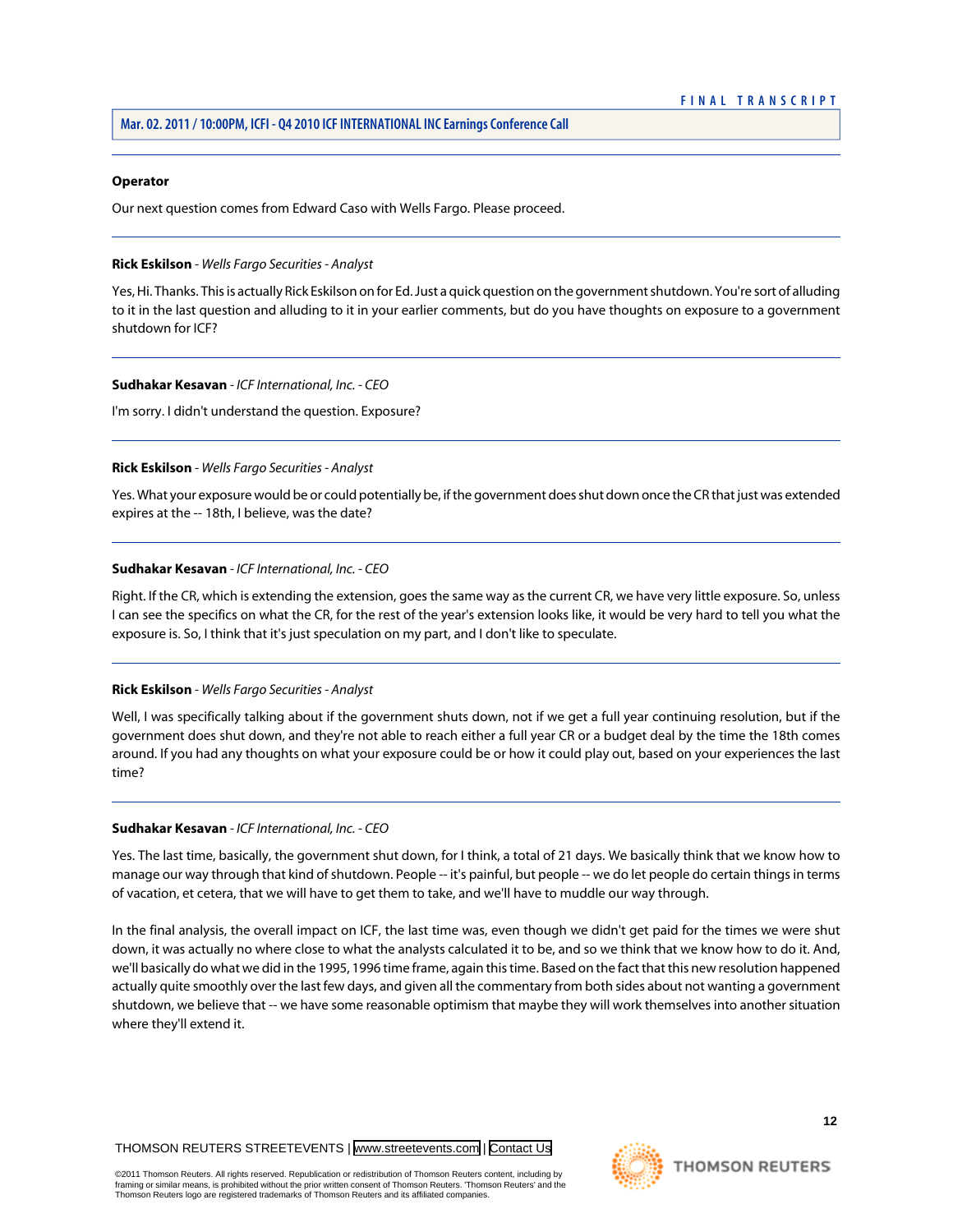# **Mar. 02. 2011 / 10:00PM, ICFI - Q4 2010 ICF INTERNATIONAL INC Earnings Conference Call**

So, I think that we will do what we did in 1995, 1996. We think we can do it; and, then, if it shuts down for more than 21 days, I think the world will be more worried about not us, but other things, too. So, it's something which is really in the realm of speculation. But, I try to -- we try to plan for the worst case, and then we hope that, that will not happen.

#### **Rick Eskilson** *- Wells Fargo Securities - Analyst*

Okay. Thanks. And, in your energy efficiency business, I'm wondering if you -- with the increase we've been seeing in oil and other commodity prices, I'm wondering whether -- if you've seen -- I guess clients look at it more as a result, and if you had any thoughts around that?

#### **Ronald - Ron Vargo** *- ICF International, Inc. - CFO*

I think -- go ahead.

#### **Sudhakar Kesavan** *- ICF International, Inc. - CEO*

I think the efficiency basically is a growth business for us. We are currently working in over 30 states on energy efficiency programs. We are about the leader in the country in energy efficiency programs. It's only going to go up, we think, and we haven't even scratched the -- we don't have that much work right now in some of the western states, some of the larger ones, especially in California. So, we certainly hope to grow that. We think that the energy efficiency has a good secular growth path here, which we certainly hope to capitalize on, going forward.

The oil price rise only helps in the overall effort to save energy, and given that it is one of the programs that we have, scale and regional presence across the nation, I think we'll do quite well on energy efficiency as the projects come about, over the next year or two years, and the pipeline looks pretty good, too.

# **Rick Eskilson** *- Wells Fargo Securities - Analyst*

Thanks a lot.

#### <span id="page-13-0"></span>**Operator**

Our next question comes from Tim Quillin with Stevens. Please proceed.

#### **Timothy Quillin** *- Stephens Inc. - Analyst*

Hi. With regards to your margins, I think the -- your EBITDA margins, excluding some severance costs in the first quarter, were around 9.4%, and you ended up in the fourth quarter about 9.1%, and you alluded to some marketing and business development, infrastructure costs, in the fourth quarter. How much of that -- is there anything in there that's non-recurring, or you expect to go away, or do you just expect to leverage the current cost levels as you go revenue through 2011?

#### **Ronald - Ron Vargo** *- ICF International, Inc. - CFO*

Yes, Tim. It's Ron. I'd say a portion of the cost in the fourth quarter are, I'd say, recurring. We made some investments in the infrastructure. We have added good, strong, capable people in some of the back office positions during the second half of the year. They'll stay, and a portion of them, I'd say, were also stepped-up business development and marketing during the quarter, which can be -- fluctuate quarter to quarter based upon business proposals and conferences and travel and so on. So, it's a little

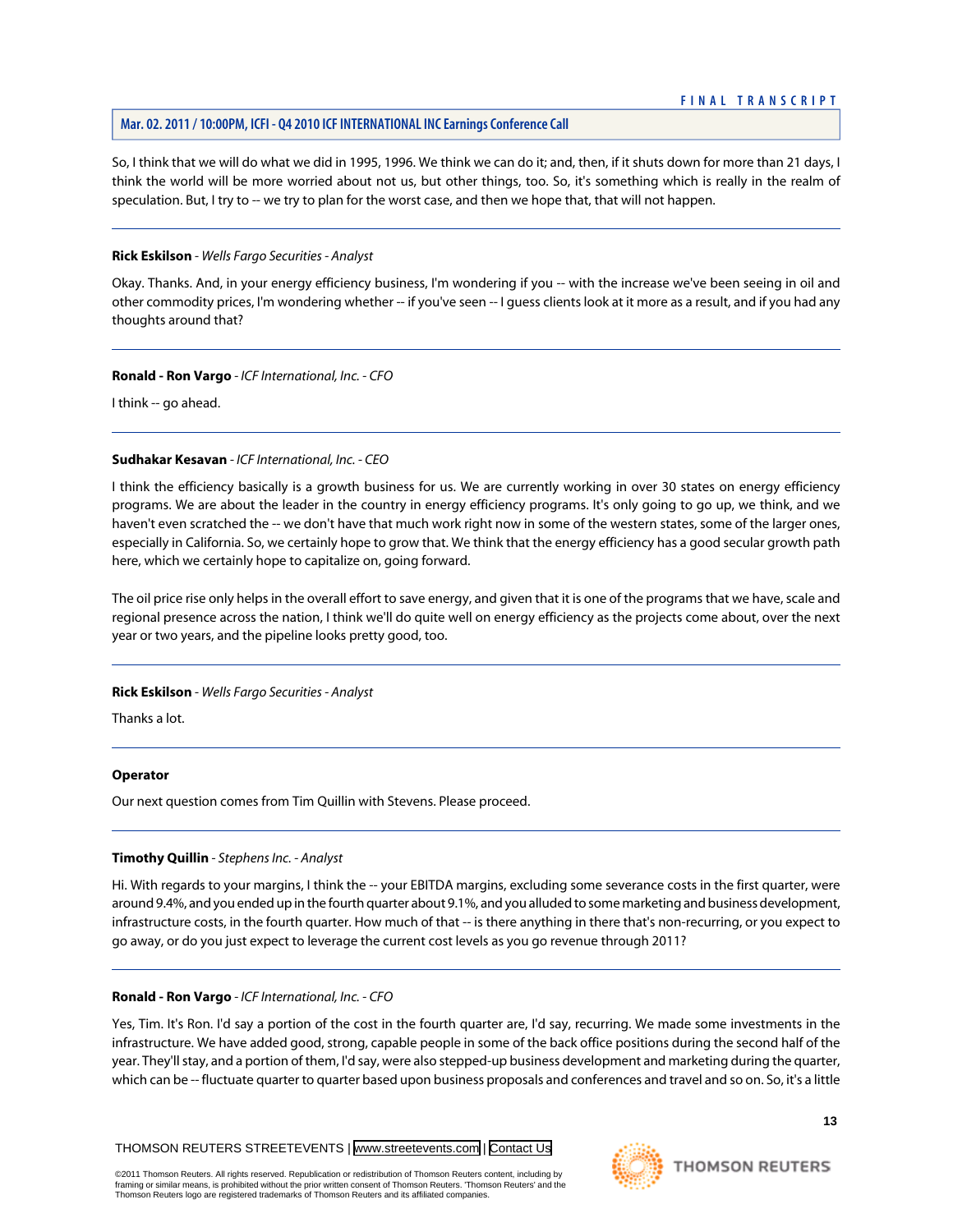bit of a mix, and I'd say, as we look at 2011, I would expect to see some of those costs not continue at the levels in the fourth quarter; and certainly as a percent of total revenue, as we're growing our revenue, to see it come down.

#### **Timothy Quillin** *- Stephens Inc. - Analyst*

Okay. And, while indirect costs were a little bit higher than what we were looking for, tax rate was a little bit lower than what we were looking for. What kind of tax benefits did you have in the quarter?

#### **Ronald - Ron Vargo** *- ICF International, Inc. - CFO*

Yes, tax rate helped us a little bit. And, it was -- I would say it's primarily related to some state tax credits that we were able to realize in the fourth quarter of 2010 that we didn't see until the fourth quarter.

#### **Timothy Quillin** *- Stephens Inc. - Analyst*

Okay. And, Ron, did you say that CapEx was going to be \$10 million to \$11 million?

#### **Ronald - Ron Vargo** *- ICF International, Inc. - CFO*

Yes. That's right. \$10 million to \$11 million for capital in 2011, up from 2010. Again, investments in a larger and growing company, and building out a stronger infrastructure.

#### **Timothy Quillin** *- Stephens Inc. - Analyst*

Right. And, just lastly, so the pipeline is growing. The visibility is good, with your funded backlog, but what do you -- what does your crystal ball tell you, in terms of the timing of awards and timing of bookings throughout the year? Thanks.

#### **John Wasson** *- ICF International, Inc. - P and COO*

This is John Wasson. I would expect the same seasonality we see every year. I don't have any reason -- I don't think we've seen anything that would change that. Typically Q2 and Q3 are our strongest sales quarters, and Q1 and Q4 are our weakest. I would expect that trend to continue. I don't think we've seen any shift in the building of the pipeline, timing of sales awards that would cause us to shift our expectations on -- from what we typically see in terms of seasonality on sales.

#### **Timothy Quillin** *- Stephens Inc. - Analyst*

Great. Thank you.

#### **Operator**

(Operator Instructions).

And, our next question comes from Tim McHugh with William and Blair. Please proceed.

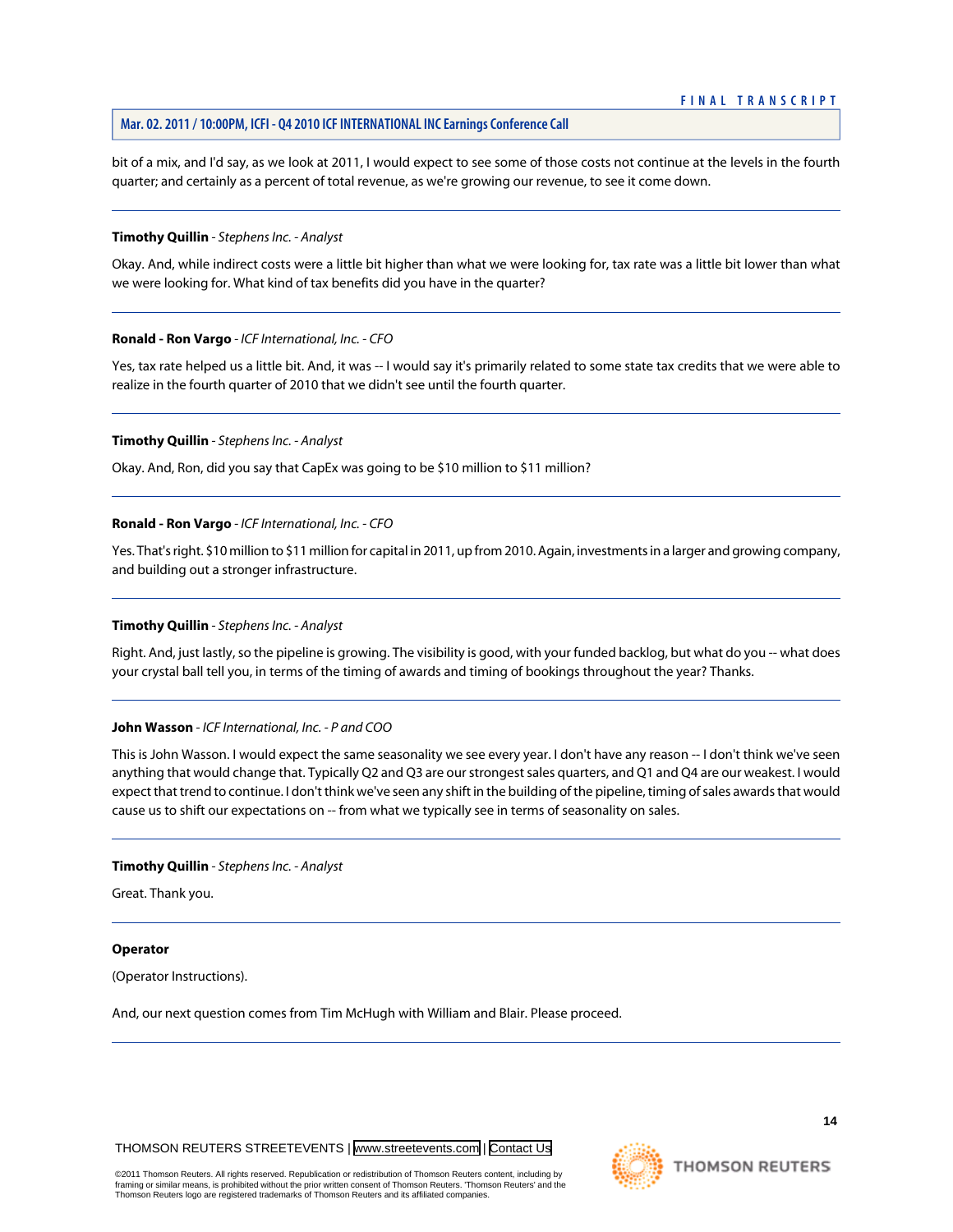# **Mar. 02. 2011 / 10:00PM, ICFI - Q4 2010 ICF INTERNATIONAL INC Earnings Conference Call**

#### <span id="page-15-0"></span>**Timothy McHugh** *- William Blair & Company - Analyst*

Yes, first wanted to ask you, you mentioned you're watching closely all of the budget debates. I know you don't want to make any predictions or speculate, but, as everyone else watches it, are there any hot-button issues or areas that you're watching particularly closely, the debate around that could be a net positive or, a meaningful net negative for you depending on how the budget debate comes out ?

#### **Sudhakar Kesavan** *- ICF International, Inc. - CEO*

Tim, this is Sudhakar. Yes, right now, it's the -- we are watching -- we clearly have certain contracts and certain agencies. So, we are clearly watching. For example, if you look at EPA -- the EPA budget gets cut because of the fact it has \$1 billion dollar of Great Lakes, wastewater treatment, capital stuff, which is going go away. We don't really care, because basically that -- we don't do any work on it. It went up two years ago and is coming down now, so it won't effect us.

But, I think one has to look at the granularity or whatever is going on. So, that is what we're looking at, is the granularity. If you look at the list of the House measures, the big number they have there, it's very hard to tell what they are focused on, because they have not given a full explanation of what exactly they're talking about. It's a little hard to figure out. In certain cases you can, in certain cases you cannot.

So, I think we have looked at the \$4 billion levels for the CR, and, as I said, there's no impact on us based on our looking at those numbers; but, we look at the health agency. We will look at the -- we look at HHS, we will look at the EPA, we will look at education. Those are the agencies we are looking at, and we will see where exactly the programs are going.

In education, we just won the large contract of the Obama Administration program, Race to the Top. They consolidated all of the education programs into Race to the Top. We will be the beneficiary. We don't have any other contract in the education department of that size, and we are hoping that this Administration could consolidate their programs. They have consolidated them to Race to the Top. It's just that sort of thing which you have to look at, and it is hard to tell, unless you have some clarity based on the CR and/or the budget.

#### **Timothy McHugh** *- William Blair & Company - Analyst*

And, you always get asked this, but how are you thinking about acquisitions at this point? What's the pipeline like? Are you looking in particular areas, or particularly sized firms at the moment?

#### **Sudhakar Kesavan** *- ICF International, Inc. - CEO*

Yes, I think that we are looking. Nothing has changed in our pipeline quest -- our acquisition quest. We continue to look at acquisitions, the seed spot would be in the \$50 million to \$100 million dollar range of revenues. But, the pipeline is looking better than it has in the last six months or so. So, we are -- we are pleased about that. We think that as the government -- we're looking in the government area, we are looking in the energy area. We are looking in other geographies.

We think that as the -- in the government area, for example, we think that as the government looks at ways to function in a more cost-constrained environment, there's a whole series of things they will do, which opens up lots of opportunities. There's lots of change and there will be lots of opportunities in those areas. And, there are reporting requirements that the government will have. There are requirements for transparency, there are requirements for all kinds of things that the government is going to have, which are going to require certain kinds of tools and systems, et cetera, which we think that we can build upon further, and, so  $-$  .

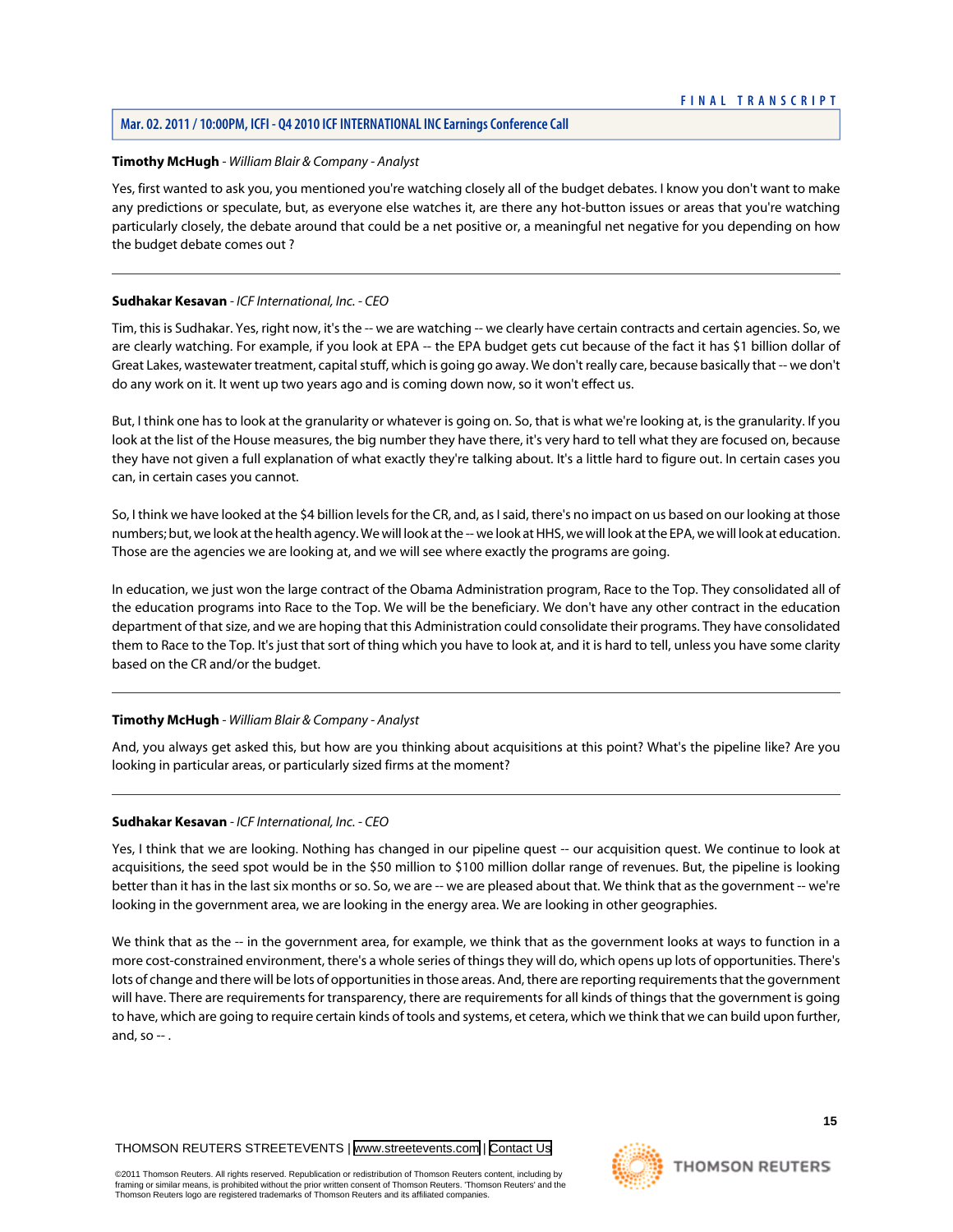# **Mar. 02. 2011 / 10:00PM, ICFI - Q4 2010 ICF INTERNATIONAL INC Earnings Conference Call**

We're looking in areas which are very clearly outlined, based on the scenario of going forward, and we think making certain acquisitions in those areas will get us into growth markets. So, we're looking, in our domain areas, and specifically in certain implementation arenas and the domain areas where we think that the work will increase, as the government is more constrained going

#### **Timothy McHugh** *- William Blair & Company - Analyst*

Would you ever consider thinking about share repurchases, given how much the debt has come down, or is the pipeline robust enough that you still want to maintain all of the dry powder for that?

#### **Sudhakar Kesavan** *- ICF International, Inc. - CEO*

I -- we have always said that we would basically use our debt capacity to make acquisitions. We have no intention at the moment of doing any share repurchases. We think that the best use is -- that we see enough opportunity in front of us. We think we can build scale in the air, which we've said. Our strategy has been quite consistent over the last few years, and I think that we've had good strong growth implementing that strategy, and we don't see any reason to diverge from that going forward.

#### **Timothy McHugh** *- William Blair & Company - Analyst*

Okay. Thank you.

#### **Operator**

<span id="page-16-0"></span>Our next question comes from Erik Olbeter with Pacific Crest Security. Please proceed.

#### **Erik Olbeter** *- Pacific Crest Securities - Analyst*

Hi guys. Thanks for taking my question. Real quick -- We've seen over the course of 2010, increase in the subcontractor use. Do you have any plans or strategies to reduce that in 2011 or 2012, or is that something we should just assume is part of the model moving forward?

#### **John Wasson** *- ICF International, Inc. - P and COO*

Yes, I think it's -- I think as we win larger and longer term implementation contracts, there's going to be a portion of that work that we are going to want to rely on subcontractors for. And, so, I think you'll continue to see the level we've had last year. I wouldn't expect those to come down significantly. I think as we become -- do larger, longer term implementation work, we're going to want to be subbing portions of it out. A material shift? I --

#### **Ronald - Ron Vargo** *- ICF International, Inc. - CFO*

I agree with that, John, and I'd say that, again -- that's probably a reason why, when we think about gross margins, we're not - other than big variability in the commercial side and commercial utilization -- we talked about the gross margin being comparable to the \$377 million in 2010, but the implementation contracts, while it might hold the gross margin down a little bit, you get a pickup, I think, on the lower indirect cost and others, so those are still very good profitable contracts for us.

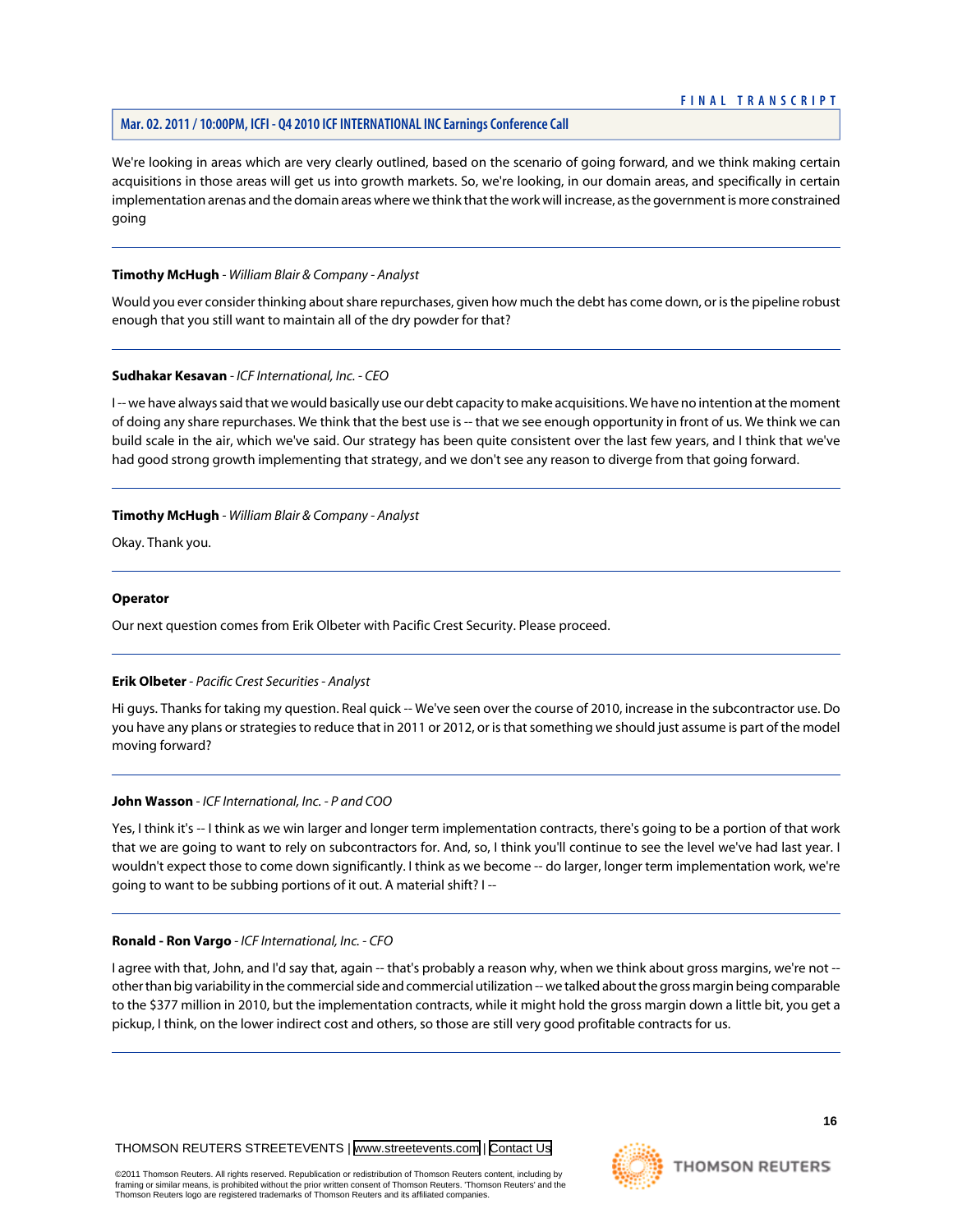#### **Erik Olbeter** *- Pacific Crest Securities - Analyst*

Sure. And, following up on the M&A discussion, it sounds, Sudhakar, that you want to continue to position the firm for M&A. With the federal government budget coming under considerable stress over the next several years, is it reasonable to expect more activity and focus on the commercial markets lease, and if so, what areas do you think are most promising?

# **Sudhakar Kesavan** *- ICF International, Inc. - CEO*

Yes, I think that we are in the area that we are in. All the areas we think, especially health -- the health issues, energy issues are quite prominent in the commercial and, in fact, in the government area. I think that we are well positioned and we have a substantial business commercially. We have a substantial business in these areas of our expertise, which we can win internationally. There's a lot of interest on energy efficiencies, for example, worldwide, and we just won a contract in Asia, an energy efficiency contract.

So, I think that the -- as I said, we basically are focused on the fact that we have certain skill sets in certain areas of our expertise, and we look quite broadly for opportunities in those areas. I've been in situations where the government budgets have been squeezed, and I think that there is always a situation where if you have great expertise, domain expertise, and people differentiate what you do from what other of your comparables do, we believe we are very uniquely positioned.

We are well known for our environment work, for our energy work, for our public health work, and if there is less work to go around, some of the peripheral funds, which are not as well known in these areas, will drop off and people get all the work. I think that people tend to go to where the quality and where the scale is, and I think that we are not going to neglect the government market just because of the fact that everybody and their brother thinks that it's going to go away. The governments will spend \$500 billion in our areas of expertise, just 80% civilian and the balance in the Defense Homeland Security arena, at least ion our addressable market.

And, I think that, that is a big, big number, and given the fact that we are well known for certain things we do, we think we'll be called upon to do more and more of the work, because you don't want to deal with the guys who don't know enough about those areas.

# **Erik Olbeter** *- Pacific Crest Securities - Analyst*

Okay. I appreciate those comments, and definitely your numbers 2010 suggest you've been a market share taker in the government space, in your fields of expertise. I guess one question following on that would be, how do you feel in that sort of consolidation environment about sort of gross margins?

So far in the consulting phase, we haven't seen a tremendous amount of pricing pressure, but is that something your experience tells you we will see as we go through a consolidation phase? And, maybe some of the weakened competitors just trying to compete on price?

# **Sudhakar Kesavan** *- ICF International, Inc. - CEO*

Yes. There's always price pressure. I've never been in a situation where there's not enough price pressure. We just won the ITS-BISS contract, the EPIT contract; and if you look at the public information, it was all released by EPA; if you look at the full contractors who won it. We won it with a price that was \$9 million higher than all of the others. All of the others had remarkably similar prices, like the second decimal place -- after the decimal place was different, and we were \$9 million higher than all of the other guys and we still won it.

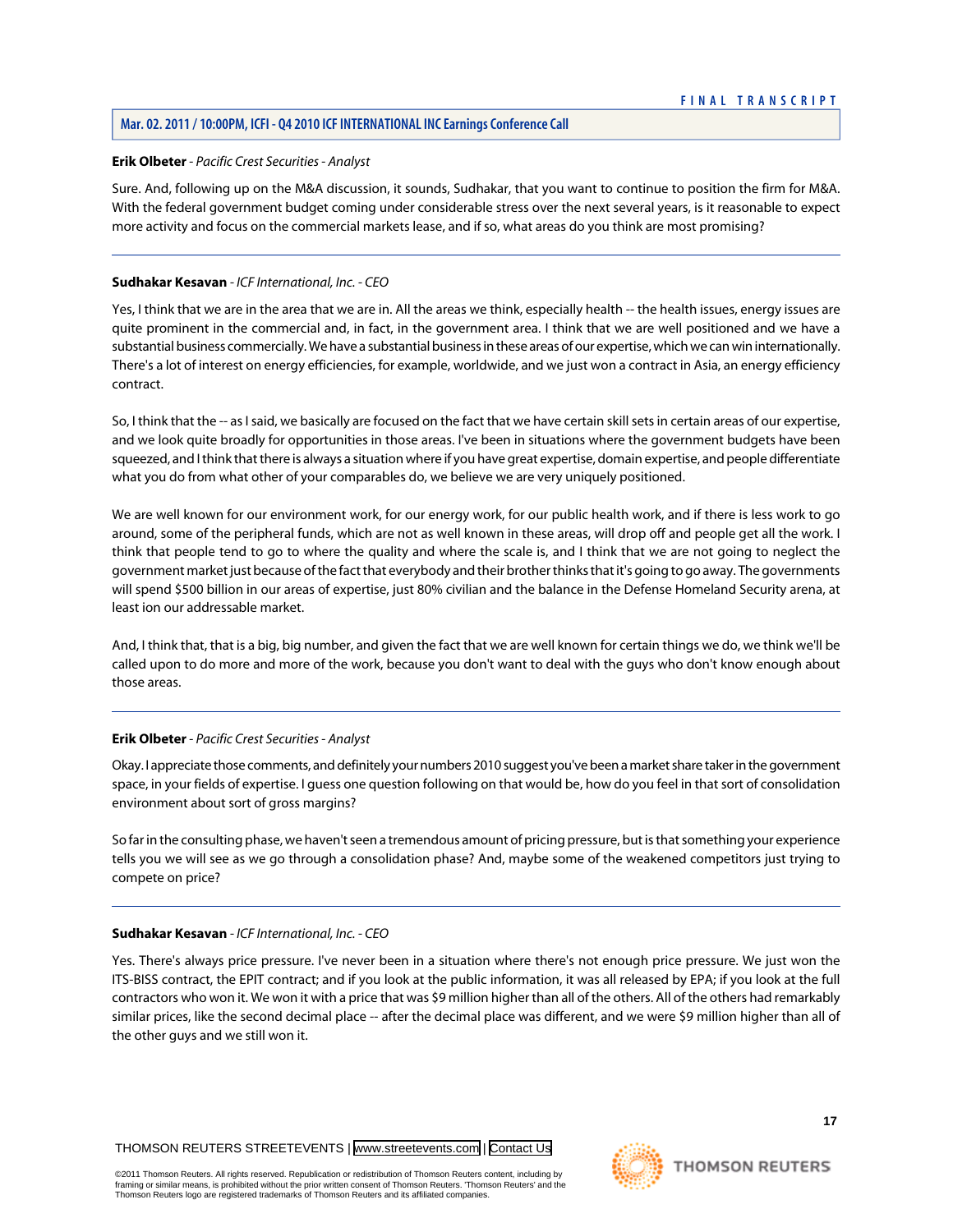# **Mar. 02. 2011 / 10:00PM, ICFI - Q4 2010 ICF INTERNATIONAL INC Earnings Conference Call**

So, and, again, that's a demonstration of the fact that given our domain expertise on environmental issues, we basically hand-win some of this work at prices which are 8%, 9%, 10% higher. I'm not guessing that this is going to happen every time, but we've certainly demonstrated that in a very public way, in the latest contract. So, I think there's always price pressure. We have to be cognizant of the price.

We can't be -- we can't always just poo poo the fact that it is a competitive world, but we have to be clever about it and we have to make sure that we stick to our guns when we know the client will value what we provide, and make a judgment call as to what we're going to bid stuff at. So, I think that we will deal with it as it comes along, and we are hoping that the federal government market is perceived to be -- not such a good market by all the analysts at least -- that everybody would go away, and we'll be the sole guys there, and then in which case we can increase our prices. What do you say?

#### **Erik Olbeter** *- Pacific Crest Securities - Analyst*

All right. Thanks for the color there.

#### **Operator**

Our next question comes from George Price with BBC Capital Markets. Please proceed.

#### **George Price** *- BB&T Capital Markets - Analyst*

Hello. Thanks. I just had a couple of follow-ups I wanted to ask about. First of all, any -- you mentioned the energy efficiency contracting in Asia, which got me thinking. Is there any meaningful exposure or opportunity, for that matter, given what's happened these days in the Middle East?

#### **Sudhakar Kesavan** *- ICF International, Inc. - CEO*

When I said Asia, I was talking another 5,000 miles the other way. So --

#### **George Price** *- BB&T Capital Markets - Analyst*

Yes. I'm moving along the -- I'm moving around the globe a little bit.

#### **Sudhakar Kesavan** *- ICF International, Inc. - CEO*

We don't any work in the Middle East. We certainly do work in the BRIC countries. We do a little bit of work in the Middle East, in the airline business, but it's not that much, and I think that we are quite focused on the BRIC countries in India and China. The energy efficiency win was in China, so we think that's a good market to be in. It's an ascent market, doesn't move the needle as much as we like right now, but in two three years, who knows? So, I think we are quite focused on not opening up any more offices. We have six outside North America at the moment, and I think that we are going to be focused on making sure that those grow in our areas, again, of expertise.

#### **George Price** *- BB&T Capital Markets - Analyst*

Okay. And, I'm wondering if you might comment on spending and budget uncertainty in the federal side impacting obviously not only award flow, but also ramp-up, even contracts that are otherwise permitted under the -- under continuing resolution. Have you been seeing things like that held up?